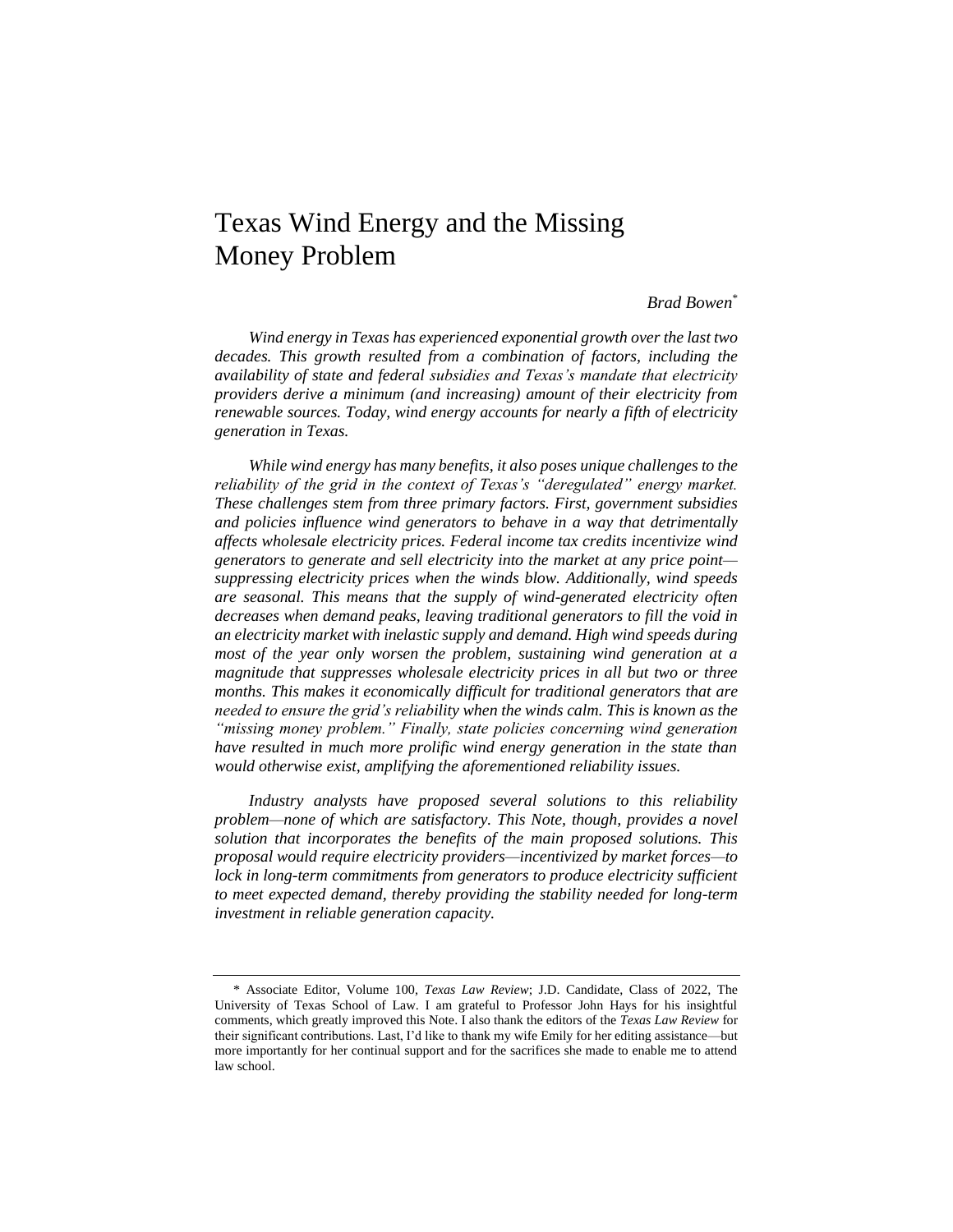## Introduction

The promise of wind-generated electricity is one of low-cost and sustainability for Texas consumers. As wind capacity has grown at an astounding rate over the past two decades, Texas's main electric grid, ERCOT, has increasingly relied on wind-generated electricity to satisfy evergrowing demand.<sup>1</sup> In fact, wind accounted for nearly a fifth of the state's electricity generation in  $2019<sup>2</sup>$ . The introduction of such a substantial, lowcost source of energy has put significant economic pressure on wind competitors, especially coal generators.<sup>3</sup> But low cost is not the only factor important to energy consumers. The other is reliability: if a customer turns on the light switch and the room stays dark, the low rate for energy does not seem quite so important.

The emergence of wind-generated energy, in the context of Texas's quasi-free market for electricity, has led to significant concerns about the reliability of electricity in Texas. In a true free market, buyers and sellers guided by their own self-interest—make numerous decentralized decisions about how much product to produce and sell at a given price. These decisions, in turn, lead to an efficient allocation of resources on the broader scale. But for wind generators, Mother Nature makes the production decisions, and her decisions have little to do with the demand for electricity. Variability in wind speeds—often calming when electricity demand peaks—can create a reliability problem if other non-wind resources do not have enough capacity to step in and fill the void on a calm day.<sup>4</sup> This reliability problem will only worsen as wind-generated electricity becomes more widespread.

But wind speed variability is only part of the problem. Subsidies for wind-generators in the form of federal tax credits, minimum renewable electricity requirements, and publicly-funded transmission lines greatly exacerbate the reliability problem.<sup>5</sup> This is so for two reasons. First, federal renewable energy tax credits are based on production. The more electricity a generator produces and sells, the greater the federal tax credit available to it.<sup>6</sup> This structure, along with the low variable cost of wind energy generation, incentivizes wind generators to continue producing and pouring electricity into the grid at low—and even negative—price levels. Such a flood of supply can make it unprofitable for other non-wind generators to operate, often driving them out of the market altogether. Consequently, the grid is left to rely on wind generators still more, aggravating the reliability problem.

<sup>1.</sup> *See infra* note[s 34–](#page-6-0)[38](#page-6-1) and accompanying text.

<sup>2.</sup> *See infra* not[e 36](#page-6-2) and accompanying text.

<sup>3.</sup> *See infra* note[s 83–](#page-15-0)[92](#page-16-0) and accompanying text.

<sup>4.</sup> *See infra* note[s 53–](#page-10-0)[82](#page-15-1) and accompanying text.

<sup>5.</sup> *See infra* note[s 42–](#page-8-0)[51](#page-9-0) and accompanying text.

<sup>6.</sup> I.R.C. § 45(a).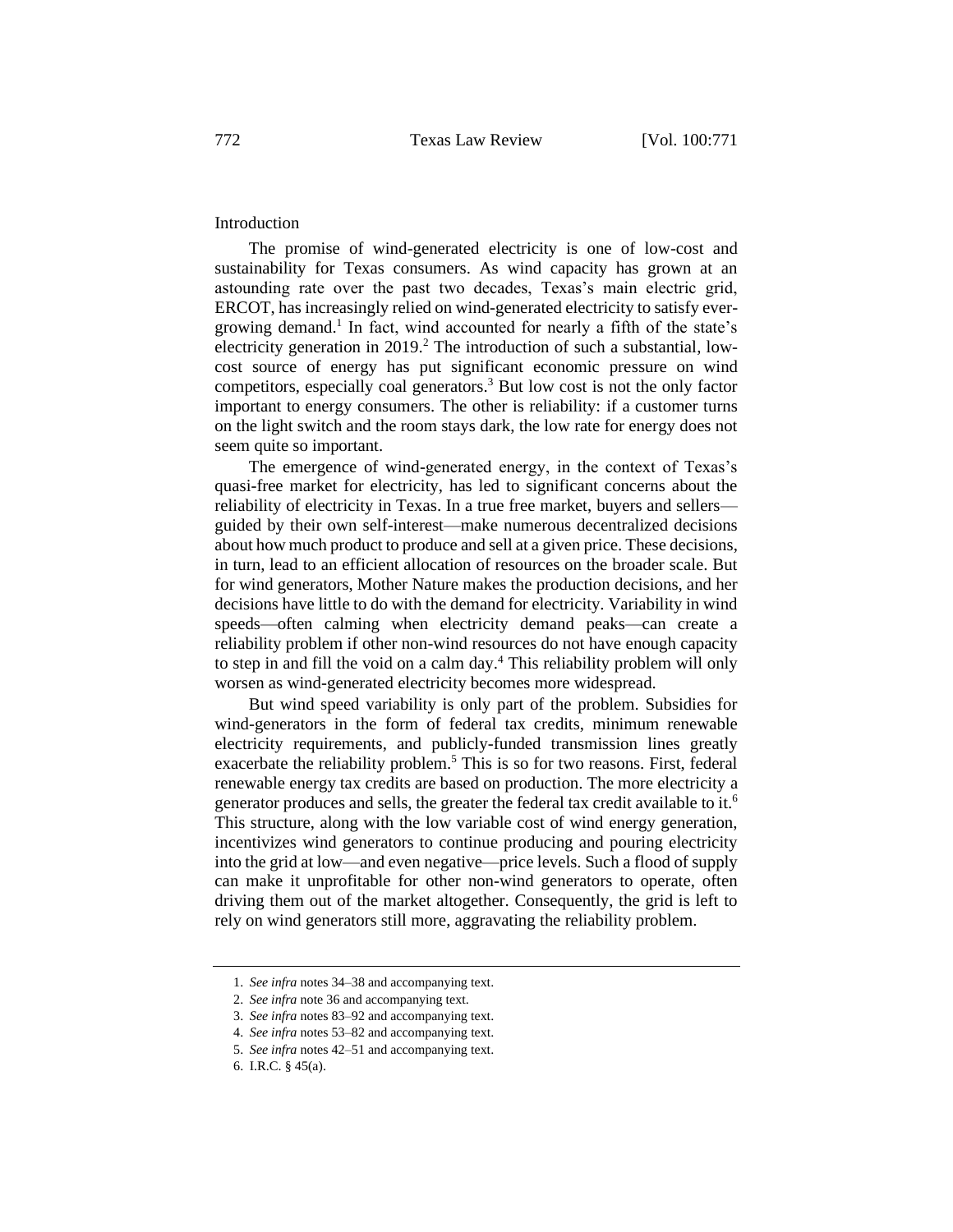Second, most wind generators sit in rural locations, far-removed from the consumers demanding electricity in the state's metro areas.<sup>7</sup> To address this problem, the Texas Legislature approved the construction of transmission lines (at no cost to the wind-generators) to transport the electricity from the wind farms to the consumers. $8$  By enabling wind generators to avoid the substantial cost of building transmission lines (the total cost of approximately \$6.79 billion was funded by state-ordered customer surcharges), the state removed a key market signal from the windgenerator's investment decision of whether and how many wind turbines to build.<sup>9</sup>

In the first instance, this meant that wind generators could build more wind turbines than they otherwise would have been able to, increasing the supply of wind-generated electricity to the Texas electricity market. Indeed, before the construction of the transmission lines, many proposed wind developments would not go forward until wind developers secured access to transmission lines.<sup>10</sup> And going forward, this means that wind generators do not have to "recover" the cost of the capital outlay for the transmission lines in their subsequent net profits. That is, wind generators can continue to be financially viable in a pricing environment that would be unsustainable for other generators that did not benefit from this kind of subsidy.

Texas is left with few alternatives to remedy this situation. It cannot abrogate federal tax credits, and it cannot require wind generators to put more skin in the game for transmission lines already built. Nevertheless, Texas must find a way to introduce longer-term stability and accountability into the wholesale electricity market to help ensure reliable electricity for Texans.<sup>11</sup> This will only become more imperative as lower-reliability renewable energy sources grow and come to predominate the Texas electricity market. Wind and other sustainable sources of electricity generation may offer the noteworthy benefit of carbon-neutrality. But until advances in technology

<sup>7.</sup> Alison Lund, *Map of the Month: Wind Energy in Texas*, TEXAS A&M NAT. RES. INST. (Dec. 21, 2017), https://nri.tamu.edu/blog/2017/december/map-of-the-month-wind-energy-intexas/ [https://perma.cc/4JAK-2FDM]; *see infra* notes [23–](#page-5-0)[29](#page-5-1) and accompanying text.

<sup>8.</sup> Lund, *supra* note 7.

<sup>9.</sup> *Id.*

<sup>10.</sup> *See infra* not[e 23](#page-5-0) and accompanying text.

<sup>11.</sup> While some have suggested that Texas has caused its own problems by refusing to interconnect its grid with other states, it is far from clear that this would solve Texas's reliability issues. *See, e.g.*, Cayla Harris, Benjamin Wermund & Staff Writers, *Should Texas Join the National Power Grid? Congressional Democrats Say It's Worth Exploring*, HOUSTON CHRONICLE (Feb. 19, 2021, 6:49 AM), https://www.houstonchronicle.com/politics/texas/article/Should-Texas-join-thenational-power-grid-15961654.php [https://perma.cc/3PUA-2H48]. Texas is a leader in wind energy, and other grids may begin to experience the same reliability issues as Texas as they increase their reliance on wind. Also, Texas's vast size might make it difficult—or at least expensive—to "share" electricity from other states with large population centers located deep within the state. In any case, the idea of grid integration is beyond the scope of this paper.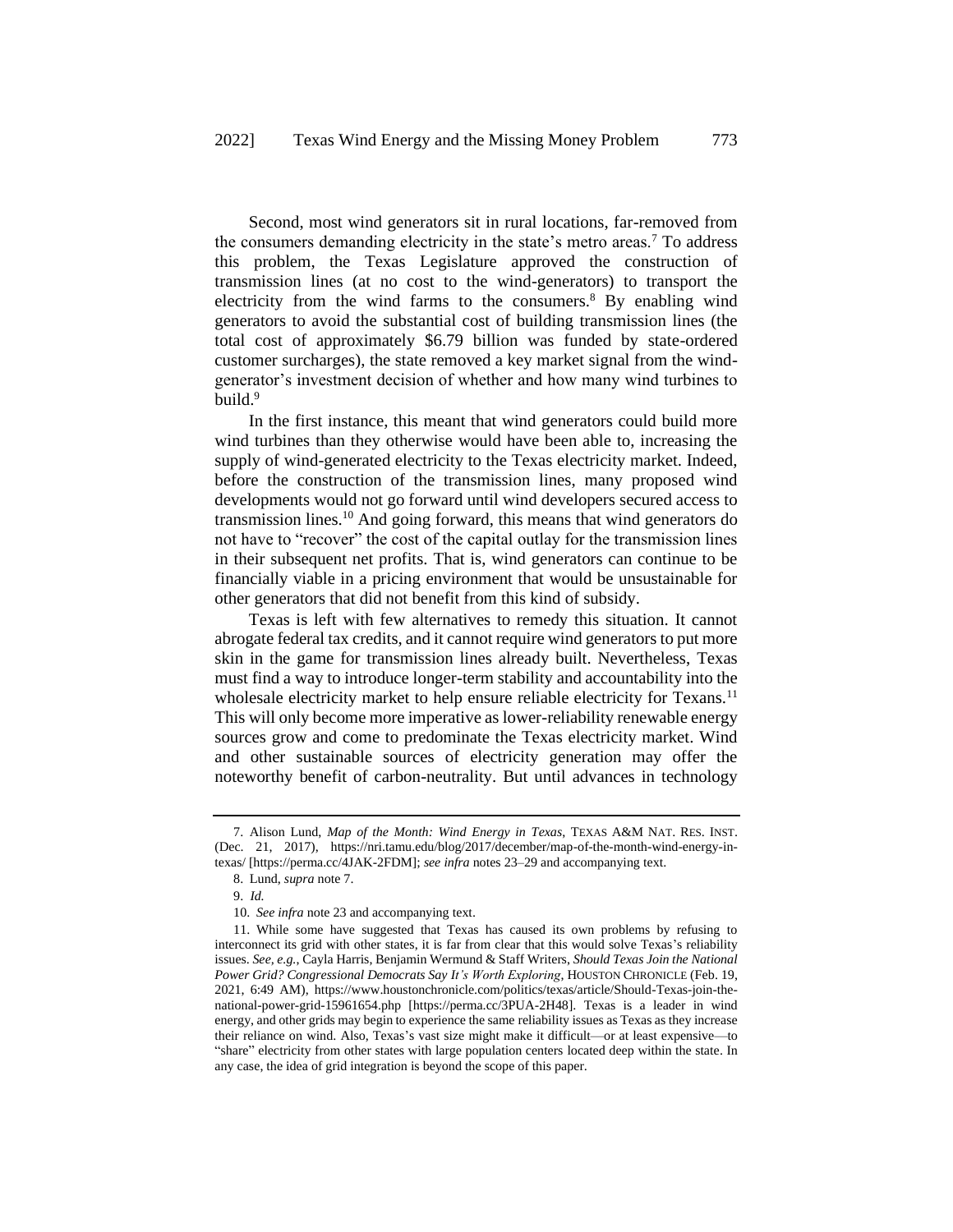make the storage of excess electricity generation a viable option or until other renewable generating sources come online, policymakers should work to ensure a reliable grid for all citizens.

Readers should note that this problem and its solutions are relevant outside of Texas as well. While Texas is ahead of the curve in wind generation capacity, other states have fast-growing wind capabilities. As wind energy continues to dominate new investment in electricity generation, other states will be able to learn from the lessons of Texas to help ensure they do not sacrifice the reliability of the electric grid for the benefits of low cost and sustainability promised by wind energy.

This Note sets forth a description of the electricity reliability problem in Texas, as well as proposed solutions. First, this Note describes the design of the Texas electricity market. Then follows a discussion of the interplay between the structure of the Texas electricity market and the emergence of wind-generated electricity. This Note concludes with descriptions and analyses of proposed solutions to the reliability problem, culminating with an enumeration of a novel proposition to the reliability problem in Texas: the introduction of a market for "generation rights."

I. Overview of the Texas Electricity Market

## *A. Deregulation*

<span id="page-3-0"></span>In the late 1990s, Texas legislators sought to deregulate aspects of the Texas electricity market, which culminated in the passage of amendments to the Public Utility Regulatory Act (PURA) in 1999.<sup>12</sup> Under these amendments, the legislature found that the production and sale of electricity did not constitute a monopoly and that electricity prices should be determined by "customer choices and the normal forces of competition."<sup>13</sup> As a result of the "deregulation" amendments to PURA, Texas's wholesale and retail electricity markets began a fundamental change from markets characterized by regulatory rate-setting to today's (mostly) free market. $^{14}$ 

<span id="page-3-1"></span>While PURA brought about fundamental changes to Texas's electricity market, it left rulemaking and oversight authority over the market with the Public Utilities Commission of Texas (PUC)—including authority to make

<sup>12.</sup> 1999 Tex. Sess. Law Serv. ch. 405 S.B. 7 (West) (codified at TEX. UTIL. CODE ANN. §§ 39.001–.918).

<sup>13.</sup> TEX. UTIL. CODE ANN. § 39.001(a) (West, Westlaw through 2021 Regular and Called Sess.).

<sup>14.</sup> Notably, the transmission and distribution aspects of the electricity industry remained regulated monopolies. *See id.* (excepting transmission and distribution services from the scope of the law's deregulatory aim).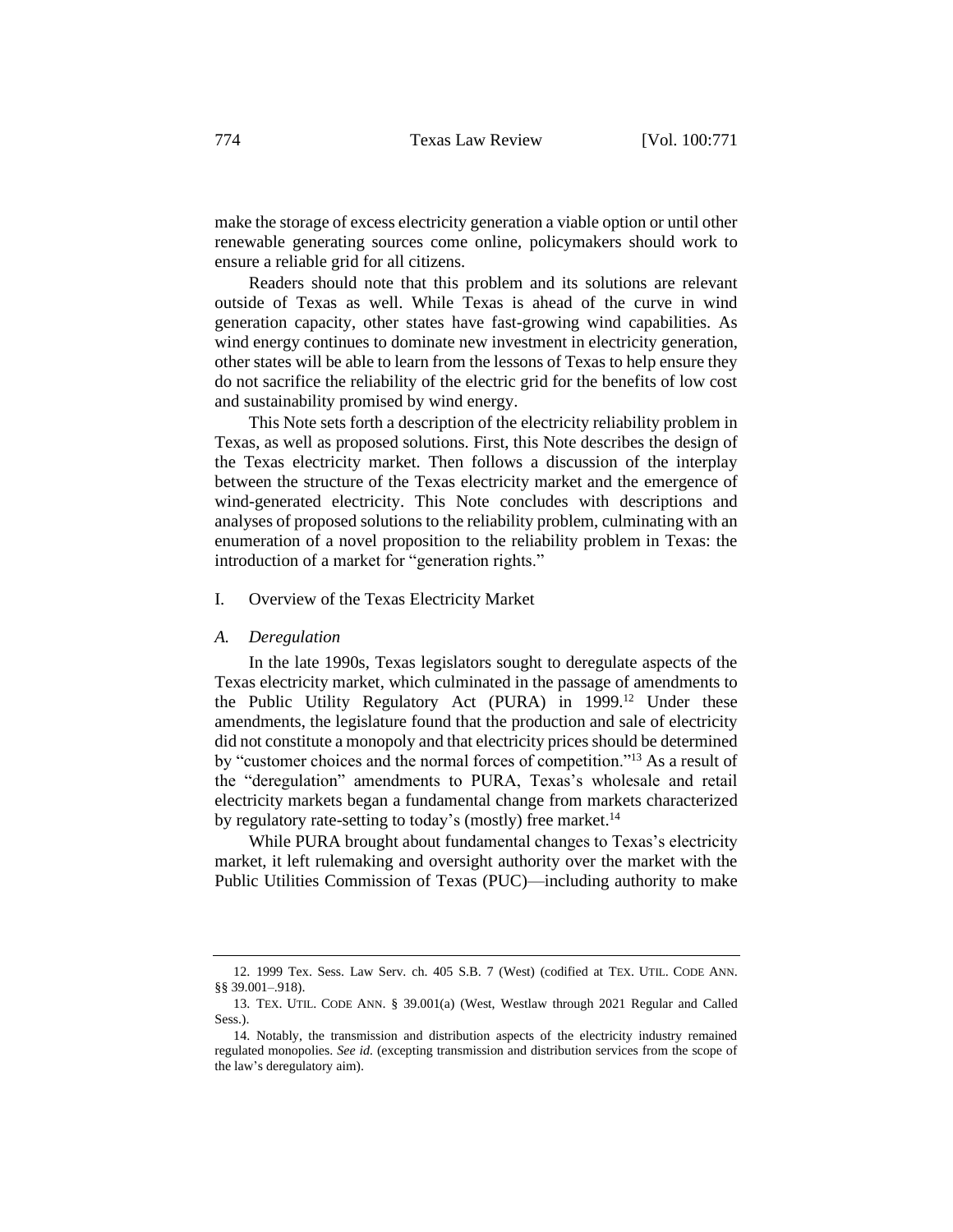and enforce rules concerning the reliability of the electric grid.<sup>15</sup> The PUC, in turn, may delegate its rulemaking and oversight function to a dulyqualified "independent organization."<sup>16</sup> The PUC has done so, entrusting the responsibility to administer and oversee the wholesale electricity market to the Electric Reliability Council of Texas (ERCOT).<sup>17</sup> But any rule made by ERCOT or the PUC must use "competitive rather than regulatory methods . . . to the greatest extent feasible" and must be narrowly tailored so as to "impose the least impact on competition."<sup>18</sup> This strict-scrutiny-like test makes plain the Texas Legislature's policy judgment that competitive forces should play a dominant role in the Texas wholesale electricity market. And indeed, after PURA's amendments, wholesale electricity prices in Texas are the result of supply and demand for electricity on any given day.

## <span id="page-4-0"></span>*B. The Emergence of Wind-Generated Energy*

Perhaps ironically, the same PURA amendments that purported to deregulate the wholesale electricity market also introduced substantial new regulations that require electricity providers to derive a minimum amount of their electricity from renewable sources.<sup>19</sup> In complying with the statute, electricity providers could use either their own renewable energy generation, or they could purchase "renewable energy credits," created by other provisions of the act.<sup>20</sup> Because of the combined effect of this legislative mandate, federal tax incentives, $21$  and Texas's windy climate, wind generation in Texas took off—so much so, in fact, that wind-generated electricity overwhelmed the grid's existing transmission capacity, requiring ERCOT to curtail wind production in many cases.<sup>22</sup>

This congestion problem led to another issue—the so-called "chicken or egg problem." That is, wind developers would not begin new projects until sufficient transmission capacity was established; at the same time, transmission utilities would not build new transmission infrastructure until

<sup>15.</sup> *Id.* § 39.151(d) (Westlaw); *see also id.* § 39.101(a), (e) (Westlaw) (granting the PUC the authority to issue regulations to ensure customers have "safe, *reliable*, and reasonably priced electricity" and providing that the PUC may enforce such regulations with civil and administrative penalties) (emphasis added).

<sup>16.</sup> *Id.* § 39.151(c) (Westlaw).

<sup>17.</sup> 16 TEX. ADMIN. CODE § 25.361(a), (b) (West, Westlaw through 2021).

<sup>18.</sup> UTIL. § 39.001(d) (Westlaw).

<sup>19.</sup> 1999 Tex. Sess. Law Serv. ch. 405 S.B. 7 (West) (codified at TEX. UTIL. CODE ANN. § 39.904). This requirement created a government-imposed market for renewably-sourced electricity—acting as another subsidy for wind generators. *See infra* note [51](#page-9-0) and accompanying text.

<sup>20.</sup> UTIL. § 39.904(b) (Westlaw).

<sup>21.</sup> *See infra* note[s 40](#page-7-0)[–48](#page-9-1) and accompanying text.

<sup>22.</sup> Becky H. Diffen, *Competitive Renewable Energy Zones: How the Texas Wind Industry Is Cracking the Chicken & Egg Problem*, 46 ROCKY MTN. MIN. L. FOUND. J. 47, 65 (2009).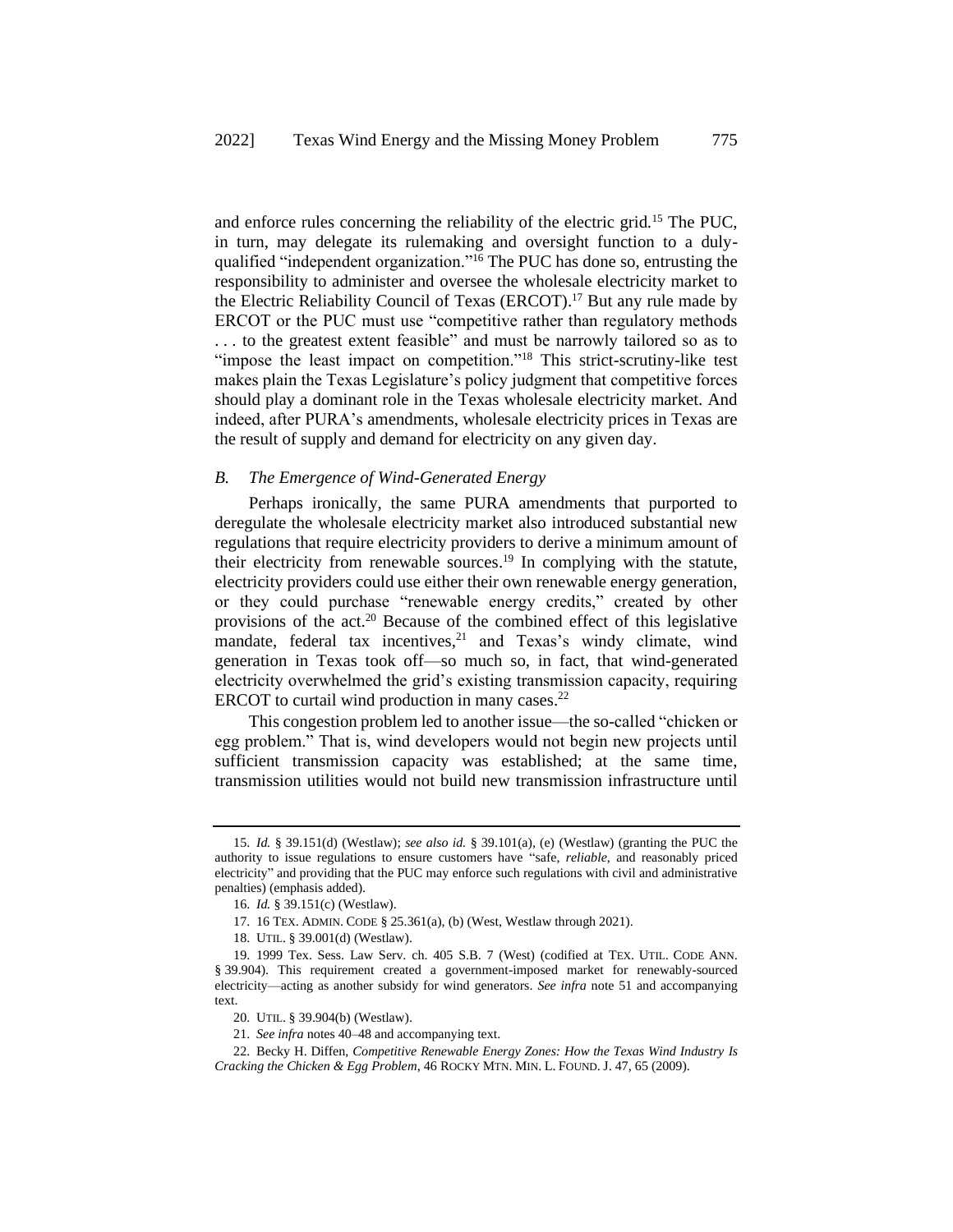<span id="page-5-0"></span>wind developers guaranteed that their projects would be built and operated.<sup>23</sup> The Texas Legislature eventually solved this standstill by creating the "competitive renewable energy zones" (CREZ) program.<sup>24</sup> Under this new program, the legislature authorized the construction of transmission lines between Texas's high-population metropolitan areas and the rural areas of the state ideal for wind farms. <sup>25</sup> In identifying these CREZ zones, the PUC in consultation with ERCOT—was to consider various factors, including whether the area had suitable land for development of renewable electricity generation, as well as the level of financial commitment from generators within each area.<sup>26</sup> Once the PUC designated the CREZ, construction of the transmission lines began and was completed at a total cost of approximately \$6.79 billion.<sup>27</sup> This cost was borne by the Texas ratepayers, not the transmission utilities or the wind generators.<sup>28</sup> Once the legislature solved the "chicken or egg problem," wind generation development projects continued at their breakneck pace.<sup>29</sup>

<span id="page-5-3"></span><span id="page-5-2"></span><span id="page-5-1"></span>The federal income tax code also contributed to the exponential growth of wind development projects. Specifically, § 45 of the tax code provides a variable tax credit for wind producers.<sup>30</sup> The base tax credit under this section is 1.5 cents per kilowatt hour (\$15 per megawatt hour) of electricity produced from wind sources and sold to unrelated parties during a taxable year.<sup>31</sup> Compare this to the average wholesale price of electricity (which was about

27. Kate Galbraith, *Cost of Wind Power Transmission Lines Rises Sharply to \$6.79 Billion*, TEX. TRIB. (Aug. 24, 2011, 3:00 PM), https://www.texastribune.org/2011/08/24/cost-texas-windtransmission-lines-nears-7-billion/ [https://perma.cc/K98M-FZZE].

28. *Id.*; Jim Malewitz, *\$7 Billion Wind Power Project Nears Finish*, TEX. TRIB. (Oct. 14, 2013, 6:00 AM), https://www.texastribune.org/2013/10/14/7-billion-crez-project-nears-finish-aidingwind-po/ [https://perma.cc/5EX4-BN5K]; *see also* UTIL. § 39.904(g)(2) (Westlaw) (providing that the transmission construction plan be made "in a manner that is most beneficial and *cost-effective to the customers*") (emphasis added).

29. *See Net Generation by State by Type of Producer by Energy Source*, U.S. ENERGY INFO. ADMIN. (Oct. 8, 2021), https://www.eia.gov/electricity/data/state/ [https://perma.cc/29YM-CQ7F] (reporting an increase in Texas net wind generation of over 1,800% between 2005 and 2019—a compound annual growth rate of 23.7%).

30. I.R.C. § 45.

31. *Id.* § 45(a). This credit is also subject to certain phaseouts beyond the scope of this paper. *See id.* § 45(b) (describing the phaseout of credit).

<sup>23.</sup> *Id.* at 66–67.

<sup>24.</sup> UTIL. § 39.904(g) (Westlaw).

<sup>25.</sup> *Id.*

<sup>26.</sup> *Id.* Notably, the "financial commitment" from generators to be considered by the PUC did not require that the generators contribute capital to construct the proposed transmission lines. Instead, the PUC considered commitments to build additional renewable *generation* in the areas in question, as well as commitments to build lines to connect renewable generation to the to-beconstructed CREZ transmission lines. 16 TEX. ADMIN. CODE § 25.174(c), (e)(3) (West, Westlaw through 2021). That is, the "financial commitment" considered by the PUC asked whether developers were committed to building wind turbines, assuming transmission lines were constructed.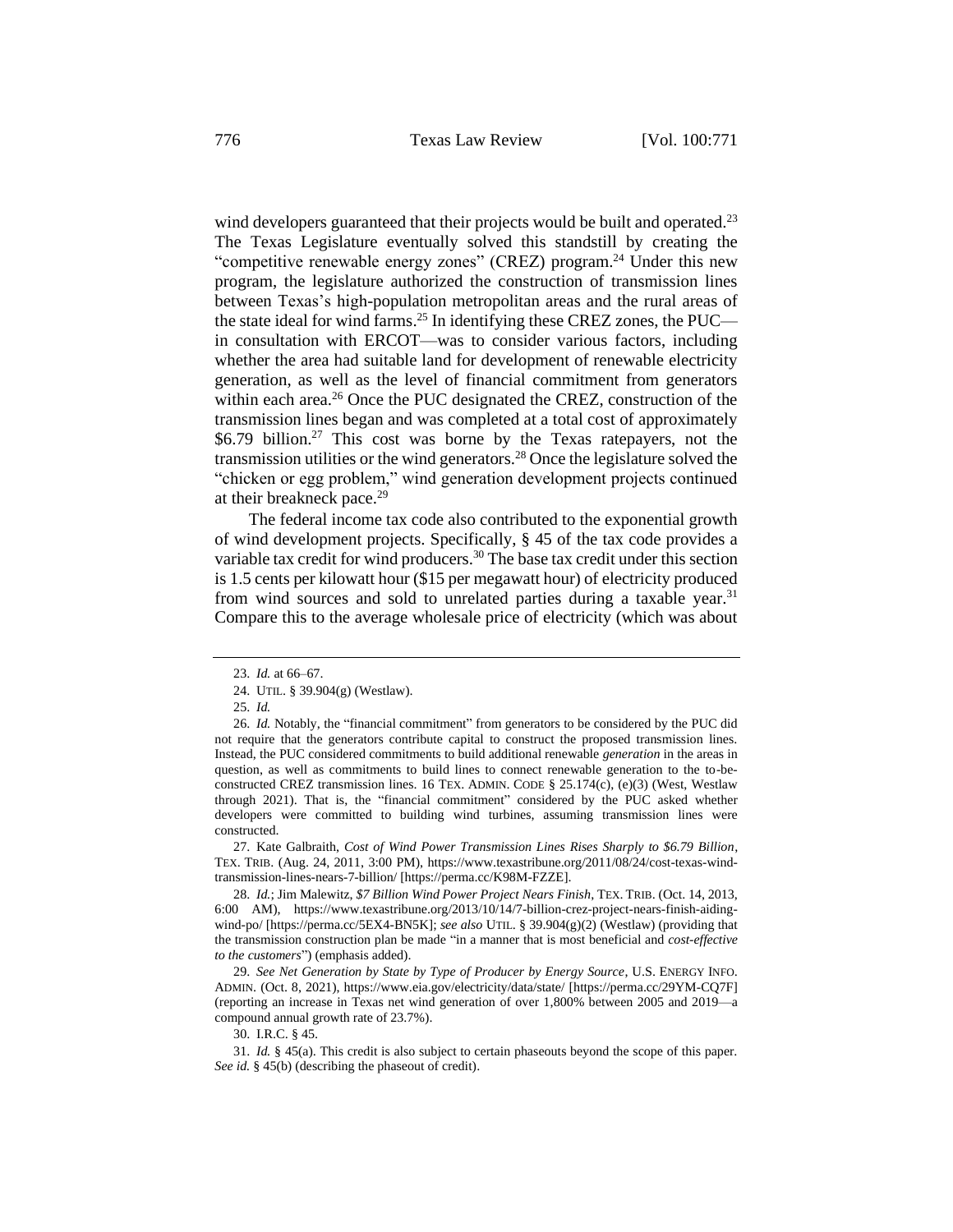\$38 per megawatt hour for ERCOT in 2019),<sup>32</sup> and one can see federal income tax credits offer a sizeable reward for wind generators—especially given the near-zero operating cost of a wind turbine. Indeed, many of the owners of Texas wind developments undertake these projects primarily for the tax benefits that such wind projects can offer—even if the wind project itself is not profitable.<sup>33</sup>

#### <span id="page-6-4"></span>*C. The Texas Electricity Market Today*

<span id="page-6-0"></span>The confluence of government actions and subsidies mentioned above led to exponential growth of wind energy in Texas. Today, Texas leads the nation in wind-generated electricity, producing about 28% of all U.S. windgenerated electricity in 2020. <sup>34</sup> And while the contribution of wind-generated electricity to the overall grid varies considerably by the hour,  $35$  on average, wind-generated energy accounted for nearly a fifth of total Texas electricity generation in 2019.<sup>36</sup>

<span id="page-6-5"></span><span id="page-6-3"></span><span id="page-6-2"></span>In addition to the hourly variation in wind-generated electricity, there is also seasonal variability. The areas where most Texas wind turbines sit experience substantially more wind in the spring—and to a lesser extent, the fall—meaning there is more wind-generated electricity during those months as well.<sup>37</sup> For example, on a monthly basis in 2019, wind generation ranged from 6.3 thousand gigawatts in June to a high of 7.9 thousand gigawatts in April<sup>38</sup>—meaning the decrease from the highest to lowest generation month was more than 20%. Unfortunately, Texas consumers demand the greatest amount of electricity during the summer months, when the wind generation

<span id="page-6-1"></span><sup>32.</sup> *Wholesale Electricity Prices Were Generally Lower in 2019, Except in Texas*, U.S. ENERGY INFO. ADMIN. (Jan. 10, 2020), https://www.eia.gov/todayinenergy/detail.php?id=42456#:~:text= Day%2Dahead%2C%20around%2Dthe,13%25%20from%20their%202018%20average [https:// perma.cc/N3N9-2L5H].

<sup>33.</sup> *See* BRENT BENNETT, KARL SCHMIDT, JR. & GARY FAUST, TEXAS PUB. POL'Y FOUND., THE SIREN SONG THAT NEVER ENDS: FEDERAL ENERGY SUBSIDIES AND SUPPORT FROM 2010 TO 2019, at 6–7 (2020) (describing the role of "tax equity investors" that provide capital to build wind turbine facilities in exchange for allocations of the tax credits generated by the projects, which incentivizes wind generators to "produce as much electricity as possible regardless of market conditions").

<sup>34.</sup> *Texas State Profile and Energy Estimates*, U.S. ENERGY INFO. ADMIN. (Apr. 15, 2021), https://www.eia.gov/state/?sid=TX [https://perma.cc/3Z3Y-TV7M].

<sup>35.</sup> For example, the contribution of wind to total energy generation varied from as little as 0.2 gigawatts to as much as 21.2 gigawatts on an hourly basis in the first nine months of 2020. *Wind Is a Growing Part of the Electricity Mix in Texas*, U.S. ENERGY INFO. ADMIN. (Oct. 15, 2020), https://www.eia.gov/todayinenergy/detail.php?id=45476 [https://perma.cc/LG73-AZQR].

<sup>36.</sup> *See* U.S. ENERGY INFO. ADMIN., *supra* note [29](#page-5-1) (demonstrating that wind generation accounted for 83.6 million megawatt hours—or 17.3%—of the state's total electric power generation for 2019).

<sup>37.</sup> *See* U.S. ENERGY INFO. ADMIN., *supra* note [35](#page-6-3) (noting that wind generation in Texas is usually highest in the windier spring season).

<sup>38.</sup> *Id.*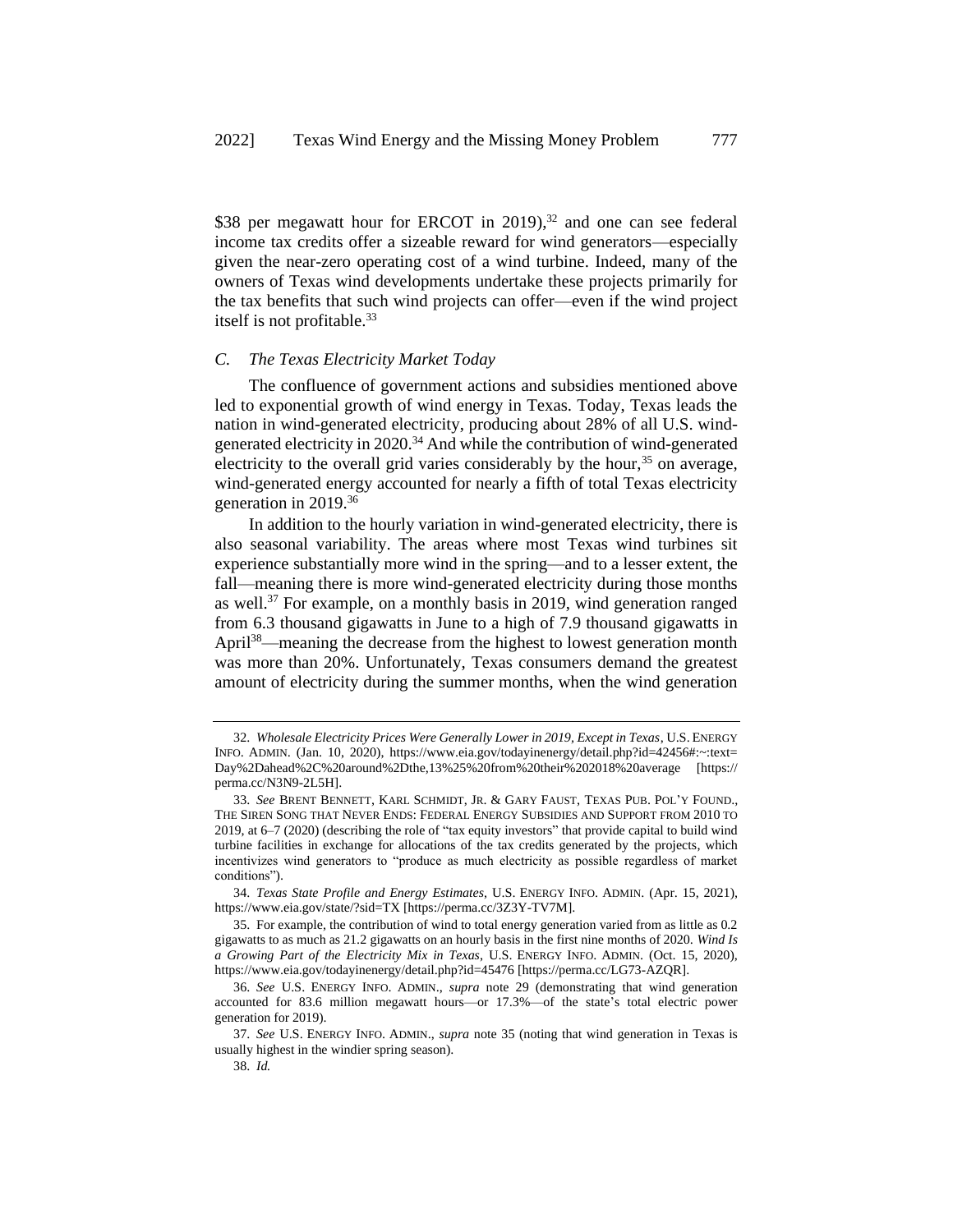<span id="page-7-1"></span><span id="page-7-0"></span>is historically at its lowest ebb.<sup>39</sup> In 2019, for example, the monthly energy load for ERCOT was around 33% greater in the months of June–September than during the remaining months of the year. $40$  Because wind generation is at its trough during these months of peak demand, non-wind generators must make up the shortfall.

This discussion reveals some key realities about wind generation: (1) wind turbines can only produce electricity when the wind blows, (2) wind speeds are unpredictable by the hour, (3) the spring and fall seasons are historically windier, and (4) the summer months tend to be the calmest when electricity demand peaks. These realities have material consequences to the Texas electricity market as a whole, especially given the current (and growing) prevalence of wind-generated electricity in the market.

#### II. Wind's Effect on the Texas Wholesale Electricity Market

Wind-generated electricity plays a significant role in the Texas wholesale electricity market. First, the significant government subsidies available to wind generators give these generators the incentive to sell their electricity into the market at virtually any price point—even a negative price. Such behavior can distort the information typically conveyed by market prices and can thus lead suppliers to behave in ways they otherwise would not, generally distorting the wholesale electricity market. Second, because of the inelastic supply and demand commonly seen in electricity markets, even small changes in the quantity of electricity supplied can trigger dramatic swings in the wholesale price—and can even cause electricity shortages. And the inherent volatility of wind generation portends exactly these kinds of unexpected supply shifts. Finally, the increasing prevalence of windgenerated electricity in Texas means that the effects of wind generation on the broader market are substantial—and growing.

## *A. Federal and State Subsidies for Wind Generators*

Government subsidies can distort the forces of supply and demand normally at play in a competitive market. In the case of wind-generated electricity, both the federal and state governments have provided substantial subsidies, as discussed below. These subsidies provide incentives to which wind generators naturally respond. In a competitive free market, however,

<sup>39.</sup> *See, e.g.*, *2019 Demand and Energy Report*, ERCOT (Mar. 9, 2020), http:// www.ercot.com/content/wcm/lists/172485/DemandandEnergy2019.xlsx [https://perma.cc/7YM6- WAB2] (reflecting that peak hourly electricity demand for the months of June through September ranged from 68,159–74,820 megawatts, compared to a range of 51,640–65,304 megawatts for the non-summer months).

<sup>40.</sup> *See id.* (revealing a per-month average net energy available for a load of 38.4 million megawatts for the months of June through September compared to 28.8 million megawatts for the non-summer months).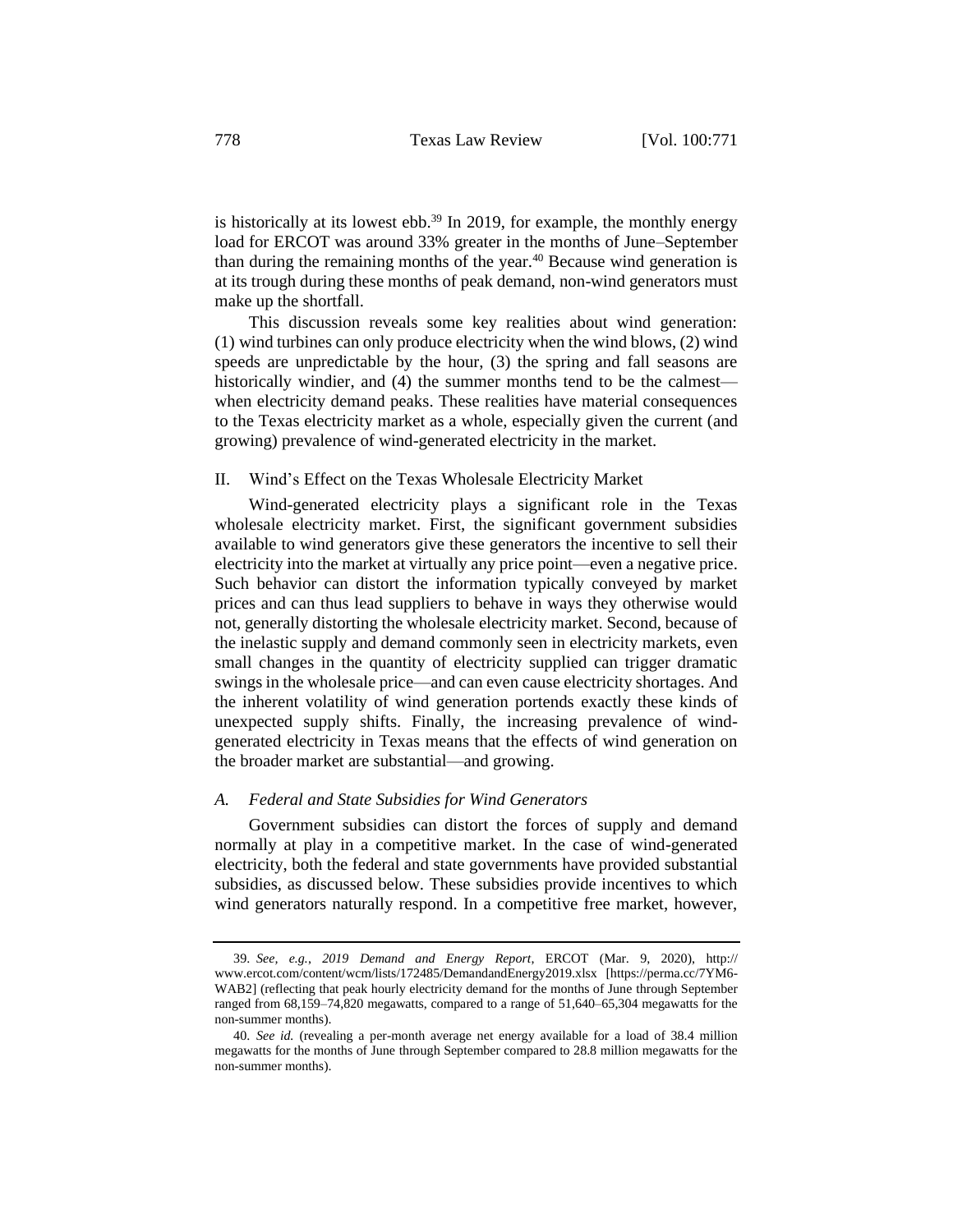<span id="page-8-2"></span>these kinds of signals are normally sent by prices, which result from the market forces of supply and demand.<sup>41</sup> Wind generators' responses to these extra-market signals have a significant effect on the workings of the wholesale electricity market.

<span id="page-8-1"></span><span id="page-8-0"></span>As discussed above, the federal income tax code provides substantial tax credits to wind generators. $42$  The effect of these tax credits is amplified because the very purpose of many wind generation projects is to take advantage of the tax benefits such projects offer. Specifically, a substantial number of these wind projects are backed by "tax equity" investors—that is, investors who contribute capital for the primary purpose of reaping the tax benefits associated with wind generation to offset their other federal income tax liabilities.<sup>43</sup> The incentive to harvest tax benefits combined with wind generators' low marginal operating costs gives wind generators the incentive to produce and sell as much electricity as possible—regardless of wholesale electricity prices.<sup>44</sup> That is, when it costs a generator essentially nothing to harness the wind to generate electricity, it almost always makes economic sense to do so and sell the electricity into the market—even at negative prices, as when the generators pay the market to take the electricity. In so doing, the generator thereby receives (or perhaps pays) the wholesale price of the electricity sold and locks in the significant federal tax credits available to wind generators. These benefits are almost guaranteed to exceed the nearzero marginal operating costs of wind generation.<sup>45</sup> And the tax credits are

*Id.*

<sup>41.</sup> *E.g.*, F.A. Hayek, *The Use of Knowledge in Society*, 35 AMER. ECON. REV. 519, 526 (1945). Recognizing the important signaling function of prices, F.A. Hayek has famously noted:

Fundamentally, in a system where the knowledge of the relevant facts is dispersed among many people, prices can act to coördinate the separate actions of different people . . . . The whole acts as one market, not because any of its members survey the whole field, but because their limited individual fields of vision sufficiently overlap so that through many intermediaries the relevant information is communicated to all.

<sup>42.</sup> *See supra* note[s 30–](#page-5-2)[33](#page-6-4) and accompanying text.

<sup>43.</sup> BENNETT, *supra* not[e 33,](#page-6-4) at 6–7. Note, too, that the other investors in the wind farm project may not receive income allocations until the tax equity investor has earned its negotiated rate of return. *See* Michelle D. Layser, *Improving Tax Incentives for Wind Energy Production: The Case for a Refundable Production Tax Credit*, 81 MO. L. REV. 453, 478–79 (2016) (describing the typical structure of a wind project operating agreement whereby tax equity investors receive all income and tax distributions until reaching their negotiated rate of return). This structure further incentivizes a wind farm operator to sell electricity at low price levels, because the sooner the tax equity investor achieves its target rate of return, the sooner the other owners can get paid.

<sup>44.</sup> BENNETT, *supra* not[e 33,](#page-6-4) at 7.

<sup>45.</sup> Of course, the available tax credits alone are insufficient to incentivize a would-be developer to commit the substantial capital required to build a wind farm. One analysis suggests that the (undiscounted) federal production tax credit may end up paying for around 38% of the initial capital cost of a turbine project. Magdi Ragheb, *Economics of Wind Power Generation*, *in* WIND ENERGY ENGINEERING: A HANDBOOK FOR ONSHORE AND OFFSHORE WIND TURBINES 537, 549 (Trevor M. Letcher ed., 2017). Relatedly, a typical tax equity investor in a wind project may be willing to contribute up to 60% of the up-front capital of the project. *See* Layser, *supra* note [43,](#page-8-1) at 478. Thus,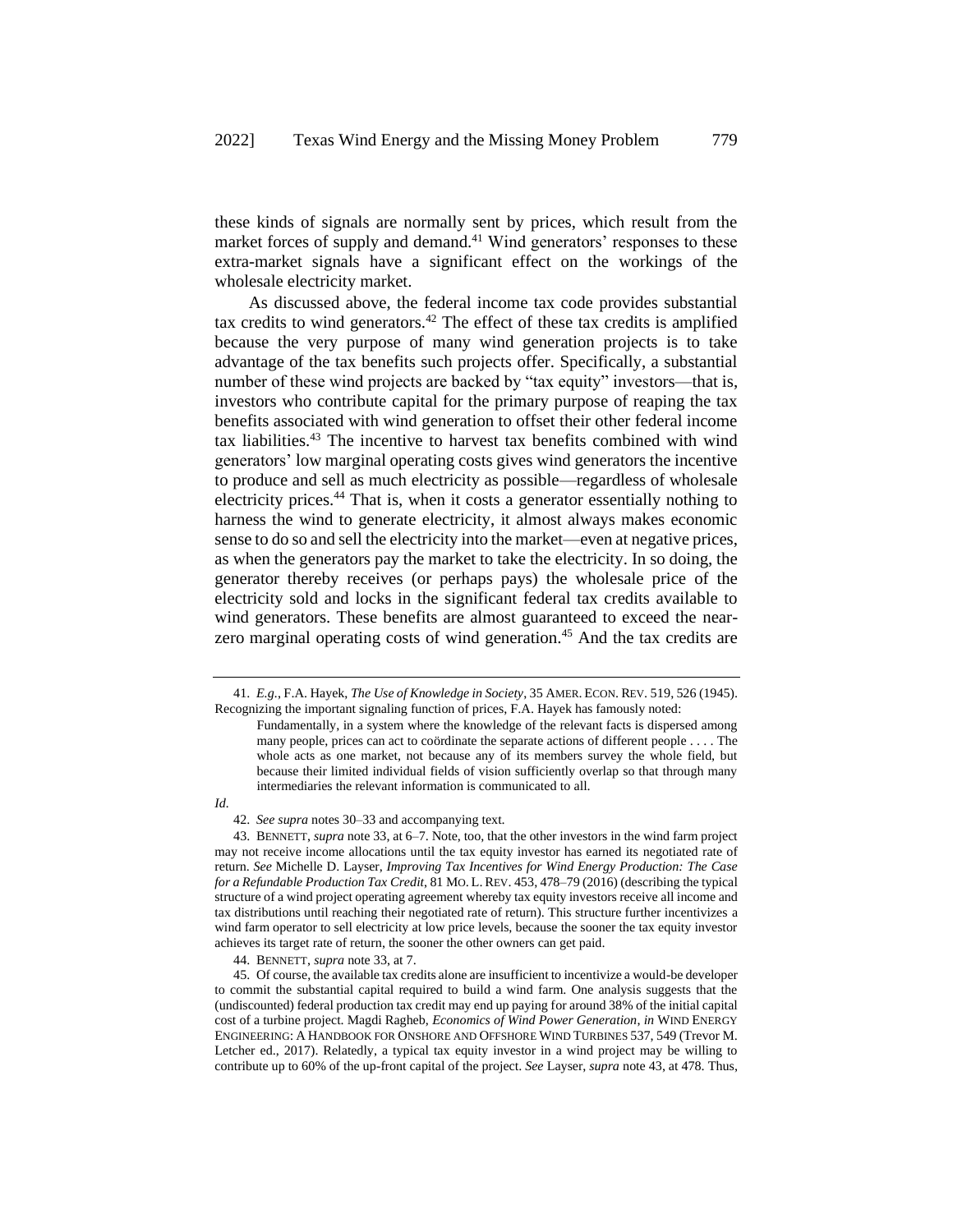not merely an ancillary benefit for wind generators. Indeed, some industry analysts estimate that generators realize as much from subsidies as they do from electricity sales revenue.<sup>46</sup> Notably though, wind generators must produce *and sell* electricity to qualify for the tax credit.<sup>47</sup> What this means for the broader market is that, when the wind is blowing, wind generators will be generating and selling as much electricity as they can into the market, suppressing prices in the process.<sup>48</sup> Conversely, when the wind is not blowing, the would-be supply from wind generators is missing, which elevates prices.<sup>49</sup>

<span id="page-9-2"></span><span id="page-9-1"></span><span id="page-9-0"></span>Like federal government subsidies, state subsidies also play a role in the Texas electricity market. The CREZ transmission line project paved the way for the continued exponential growth of wind generation projects in Texas at no cost to the wind generator beneficiaries.<sup>50</sup> Likewise, the Texas legislature's mandate establishing minimum renewable energy goals made the pursuit of renewable energy mandatory for Texas generators, thereby ensuring the continued growth of wind generation in Texas.<sup>51</sup> Essentially, in the absence of these subsidies and legislative mandates, there would be far fewer wind projects in the state, and thus wind would play an undersized role in the broader wholesale market. In this way, the state's subsidies amplified the market-distorting effects of the aforementioned federal tax credit subsidies.

## *B. Wind Generation Variability and Its Effect on a Market with Inelastic Supply and Demand*

The market forces of supply and demand play a unique role in the wholesale electricity market. On the supply side, most traditional suppliers

tax incentives are just one factor—albeit an important one—that goes into longer-term investment decisions concerning wind farms. But once a wind farm is built—as so many already have been the up-front capital outlay is a sunk cost, and the only relevant question becomes: Does the marginal revenue of selling electricity into the grid (i.e., revenue plus production tax credit) exceed the nearzero marginal operating cost? As has been noted in this subpart, it most often does.

<sup>46.</sup> BENNETT, *supra* not[e 33,](#page-6-4) at 11.

<sup>47.</sup> I.R.C. § 45(a)(2)(A)–(B).

<sup>48.</sup> BENNETT, *supra* note [33,](#page-6-4) at 7 (discussing the "strong distorting effect on electricity markets" of federal tax credits for wind generation, which constrain prices when the wind is blowing and inflates prices when it is not).

<sup>49.</sup> *Id.*

<sup>50.</sup> *See supra* note[s 27–](#page-5-3)[29](#page-5-1) and accompanying text.

<sup>51.</sup> *See* TEX. UTIL. CODE ANN. § 39.904(b) (West, Westlaw through 2021 Regular and Called Sess.) ("Any retail electric provider . . . that does not satisfy the [minimum renewable energy] requirements . . . by directly owning or purchasing capacity using renewable energy technologies shall purchase sufficient renewable energy credits to satisfy the requirements by holding renewable energy credits in lieu of capacity from renewable energy technologies.").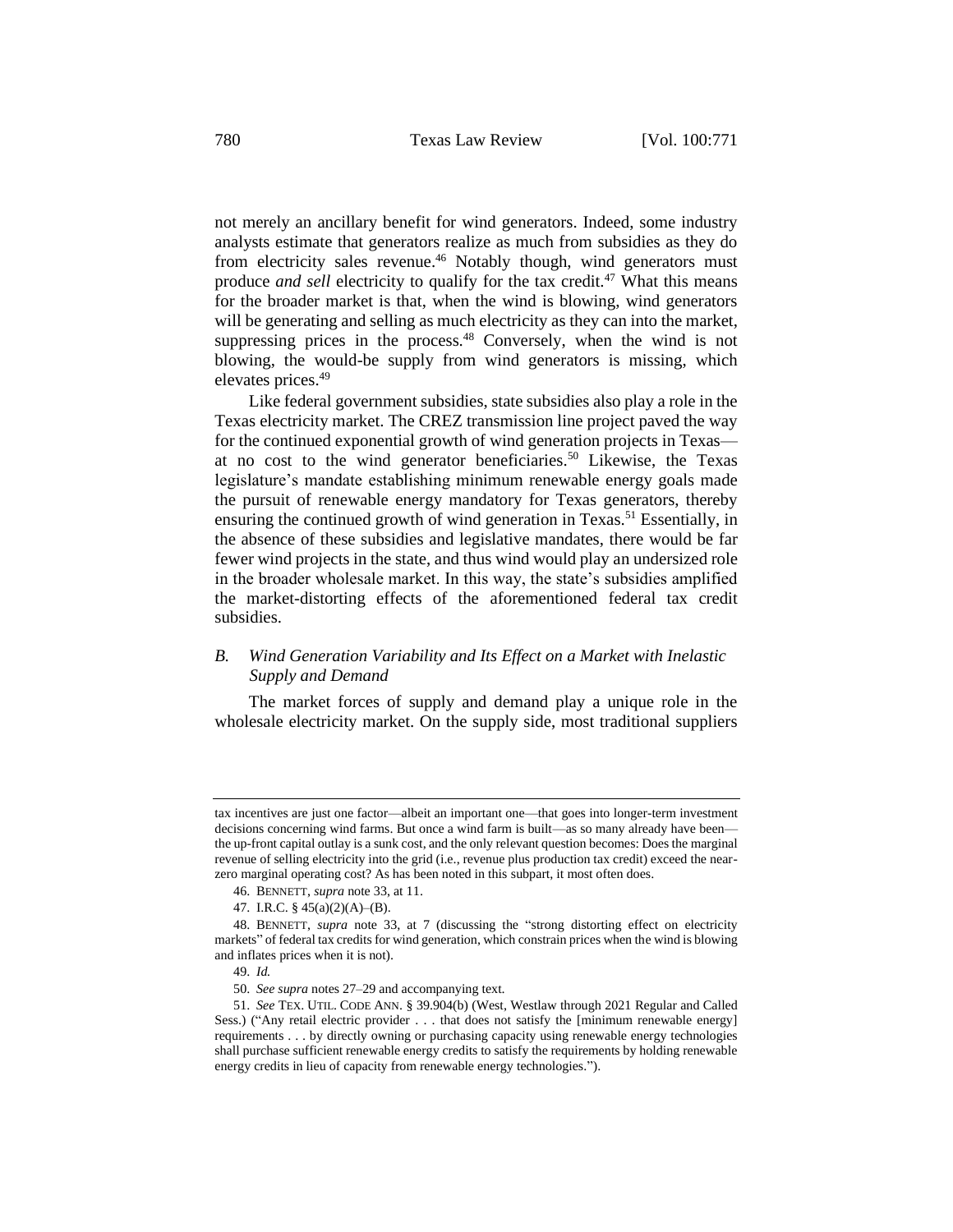<span id="page-10-2"></span><span id="page-10-0"></span>operate near capacity—especially during seasons of high demand.<sup>52</sup> This is so because of the capital-intensive nature of traditional electricity generation. Specifically, capital-intensive industries in general, and electricity generators in particular, have a high proportion of fixed costs relative to variable costs.<sup>53</sup> This means that the marginal cost of production is below the average cost for a plant operating below capacity.<sup>54</sup> And as long as the wholesale market price exceeds the marginal operating cost of the plant, a generator is better served by generating than by cutting off production in response to low price levels.<sup>55</sup> Thus, traditional generators are often incentivized to operate near capacity by the nature of their cost structure. This means that the supply of electricity tends to be inelastic—i.e., the quantity supplied stays fairly constant notwithstanding fluctuations in price.<sup>56</sup>

<span id="page-10-1"></span>Demand also tends to be inelastic, meaning the quantity demanded remains roughly the same regardless of fluctuations in the wholesale price.<sup>57</sup> This makes intuitive sense. A typical customer will use electricity as his or her needs dictate.<sup>58</sup> Fluctuations in price on any given day are rarely even known by an end user. If a customer wants to conserve anything, it is the quantity of electricity consumed during a monthly billing cycle, regardless of the day-to-day price level.<sup>59</sup> The average—or even the well-informed electricity customer does not know the wholesale price of electricity on any given day.<sup>60</sup> In fact, retail customers may not even be immediately exposed to fluctuations in the wholesale price, having contracted for a fixed rate for a

<sup>52.</sup> *See infra* notes [53](#page-10-0)[–56](#page-10-1) and accompanying text; *see also NERC Report Highlights Potential Summer Electricity Issues for Texas and California*, U.S. ENERGY INFO. ADMIN. (June 18, 2019), https://www.eia.gov/todayinenergy/detail.php?id=39892 [https://perma.cc/E2WE-F56W] (noting that ERCOT "may have relatively little unused electric generating capacity during times of peak electric load").

<sup>53.</sup> Severin Borenstein, *The Trouble with Electricity Markets: Understanding California's Restructuring Disaster*, 16 J. ECON. PERSP., Winter 2002, at 191, 196.

<sup>54.</sup> *Id.*

<sup>55.</sup> *Id.*

<sup>56.</sup> *Id.* at 195–96.

<sup>57.</sup> *Id.*

<sup>58.</sup> *See id.* at 196 (noting the inelastic demand for electricity among United States consumers). 59. *See, e.g.*, *Setting Goals to Reduce Your Energy Use*, SENSE (Apr. 23, 2018), https://blog.sense.com/reduce-energy-use-goals-and-budget [https://perma.cc/9J65-MYF2] (discussing energy spending reduction goals in terms of long-term appliance use and monthly billing cycle time frames).

<sup>60.</sup> *See* Shannon Najmabadi, *Texans Blindsided by Massive Electric Bills Await Details of Gov. Greg Abbott's Promised Relief*, TEX. TRIB. (Feb. 22, 2021, 3:00 PM), https:// www.texastribune.org/2021/02/22/texas-pauses-electric-bills/ [https://perma.cc/GJA2-F7WB] (describing the large electricity bills received by unknowing customers on variable rate electricity plans during Texas's Winter Storm Uri). Admittedly, the author is not himself aware of the day-today fluctuations in Texas wholesale electricity prices.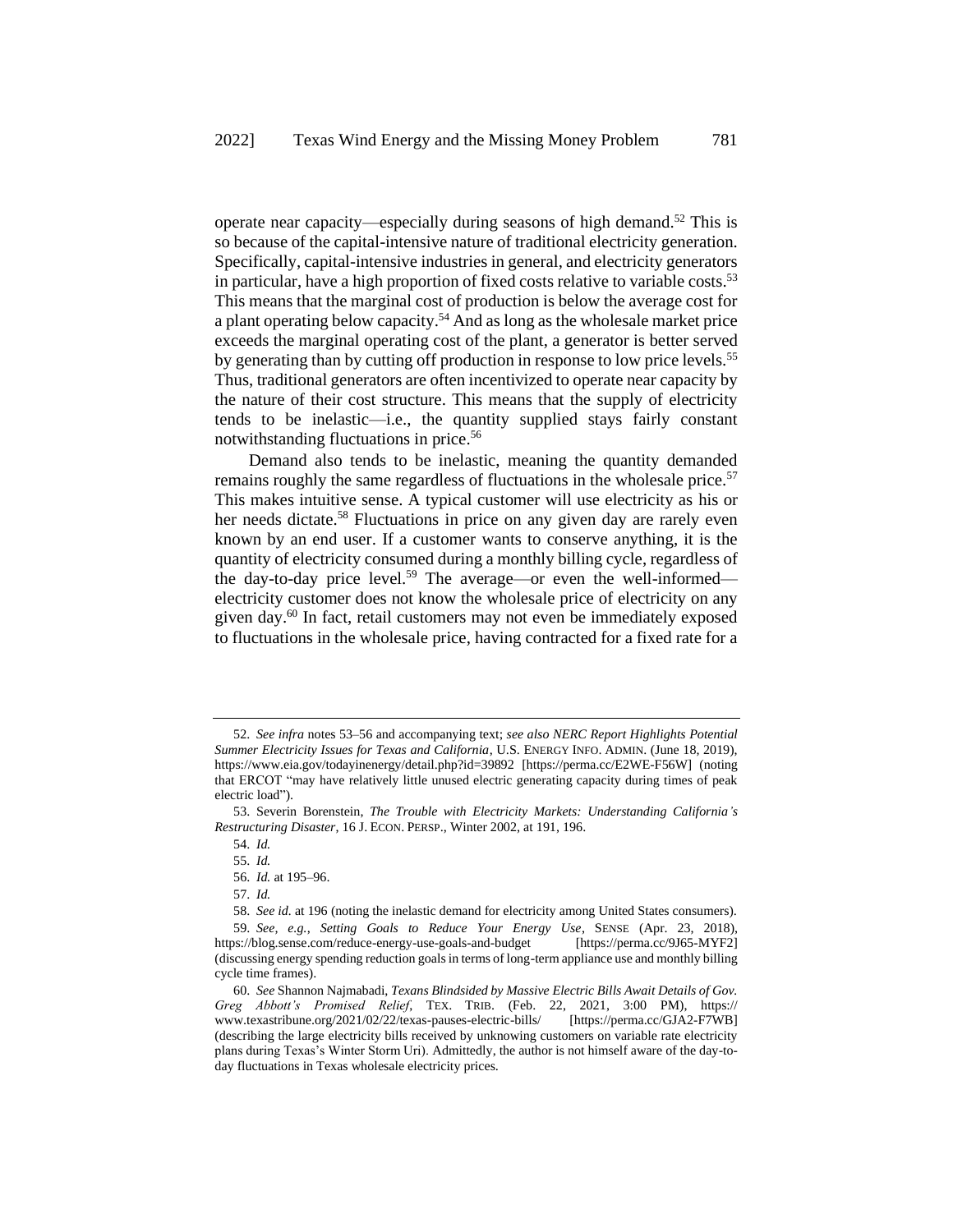set period of time.<sup>61</sup> Thus, electricity demand tends not to be influenced by fluctuations in prices.

When a market has inelastic supply and demand, even small swings in the supply curve can have dramatic effects on the market-clearing price. $62$ This situation is exacerbated when the market is not fully competitive.<sup>63</sup> Such a situation can put even a small seller in a position of market power, because other suppliers—operating near capacity—cannot increase their output in response to the other seller's actions.<sup>64</sup> While the Texas Legislature ostensibly deregulated the Texas wholesale electricity market with its amendments to PURA,<sup>65</sup> the market is not in any sense a genuine undistorted, competitive market. The presence of federal and state subsidies distorts the signaling function that market prices usually serve. Consequently, the concerns about supply inelasticity, worsened by a lack of market competition, are relevant for the Texas grid, leaving consumers exposed to dramatic price swings or even blackouts when supply decreases in times of high demand.

Unfortunately, wind generation necessarily involves the kinds of fluctuations in supply that can lead to such price shocks—and shortages—in a market with inelastic supply and demand. Three primary factors dictate the supply of wind-generated electricity on any given day—and each factor involves or promotes fluctuations in supply. Each of these factors has been explained in detail above. Briefly, they are: (1) federal tax credits and their role in incentivizing the maximum level of wind-generated electricity production at any price level;<sup>66</sup> (2) the role of state subsidies and legislative actions in helping to make the Texas wind industry larger (and thus more influential) than it would have been if the industry had been left to pure market forces; $67$  and (3) the natural variability in wind speeds, which are

<span id="page-11-0"></span><sup>61.</sup> *See, e.g.*, Pub. Util. Comm'n of Texas, Plan Results for Zip Code 75219, POWER TO CHOOSE, http://www.powertochoose.org/en-us/Plan/Results [https://perma.cc/NC7D-SKWQ] (listing residential electricity plans with fixed rates for electricity usage from 3–36 months in term).

<sup>62.</sup> *See* Borenstein, *supra* note [53,](#page-10-0) at 195–97 ("The price volatility resulting from inelastic demand and inelastic supply (when output nears capacity) is further exacerbated by the high capital intensity of electricity generation. . . . Even small changes [in demand] will lead to a price boom or bust.").

<sup>63.</sup> *Id.* at 196.

<sup>64.</sup> *Id.*

<sup>65.</sup> *See supra* note[s 12–](#page-3-0)[14](#page-3-1) and accompanying text.

<sup>66.</sup> *See* BENNETT, *supra* note [33,](#page-6-4) at 11–12 (describing the role of federal tax incentives on average wholesale electricity prices in Texas, which "almost doubled from 2016 to 2019 despite little change in natural gas prices").

<sup>67.</sup> *See* ROBERT MICHAELS, TEXAS PUB. POL'Y FOUND., INTERMITTENT GENERATION COMES TO TEXAS: THE HIGH COST OF RENEWABLE ENERGY 6 (2019) (discussing the distortive market effects of Texas's CREZ project); *see also* David Newbery, *Missing Money and Missing Markets: Reliability, Capacity Auctions, and Interconnectors*, ENERGY POL'Y, July 2016, at 401, 405 (asserting that increasing the amount of renewable capacity (1) "add[s] little" to reliable capacity when it is unavailable when needed most, (2) requires construction of generation capacity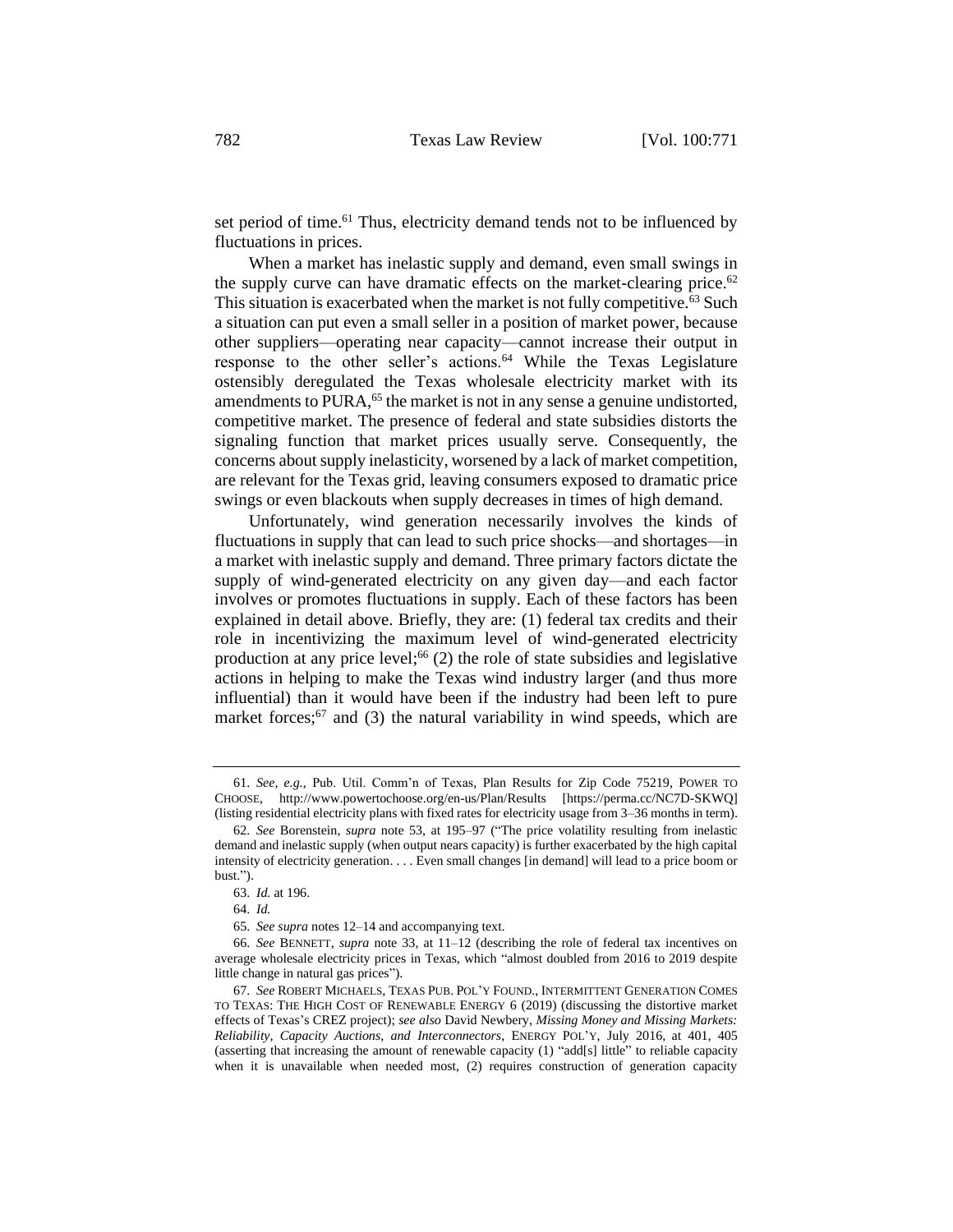<span id="page-12-1"></span>unpredictable on an hourly basis and generally predictable based on the season.<sup>68</sup> Overall, when the wind blows, wind generators sell their generation into the grid, thereby lowering the overall price level. And when the wind is not blowing—which tends to happen when electricity demand peaks $69$ —a substantial supply source diminishes and the price spikes.

#### *C. The Example of August–September of 2019*

Texas has already experienced an example of the of the dramatic swing in price that can result from an unexpected shift in supply. While wholesale electricity prices in ERCOT tend to closely follow natural gas prices (see Exhibit A below),<sup>70</sup> this correlation broke down in August and September of 2019 due to a decrease in supply from wind generators.



#### <span id="page-12-0"></span>**Exhibit A**<sup>71</sup>

69. *See supra* note[s 39–](#page-7-1)[40](#page-7-0) and accompanying text.

significantly above average demand because of intermittency issues, and (3) decreases wholesale prices in windy conditions thereby threatening traditional generation sources' viability).

<sup>68.</sup> *See supra* note[s 35–](#page-6-3)[40](#page-7-0) and accompanying text.

<sup>70.</sup> POTOMAC ECON., 2019 STATE OF THE MARKET REPORT FOR THE ERCOT ELECTRICITY MARKETS 6–7 (2020).

<sup>71.</sup> This graph was created using hourly wholesale electricity pricing data compiled from ERCOT from January 1, 2019, through October 31, 2020, *ERCOT Real-time Price*, ENERGY ONLINE, http://www.energyonline.com/Data/GenericData.aspx?DataId=4 [https://perma.cc/ QBN3-EARW], as well as daily Henry Hub natural gas spot prices in dollars per million BTU for the same time period, *Henry Hub Natural Gas Spot Price*: *Daily*, U.S. ENERGY INFO. ADMIN., https://www.eia.gov/dnav/ng/hist/rngwhhdD.htm [https://perma.cc/5C9K-RFNJ].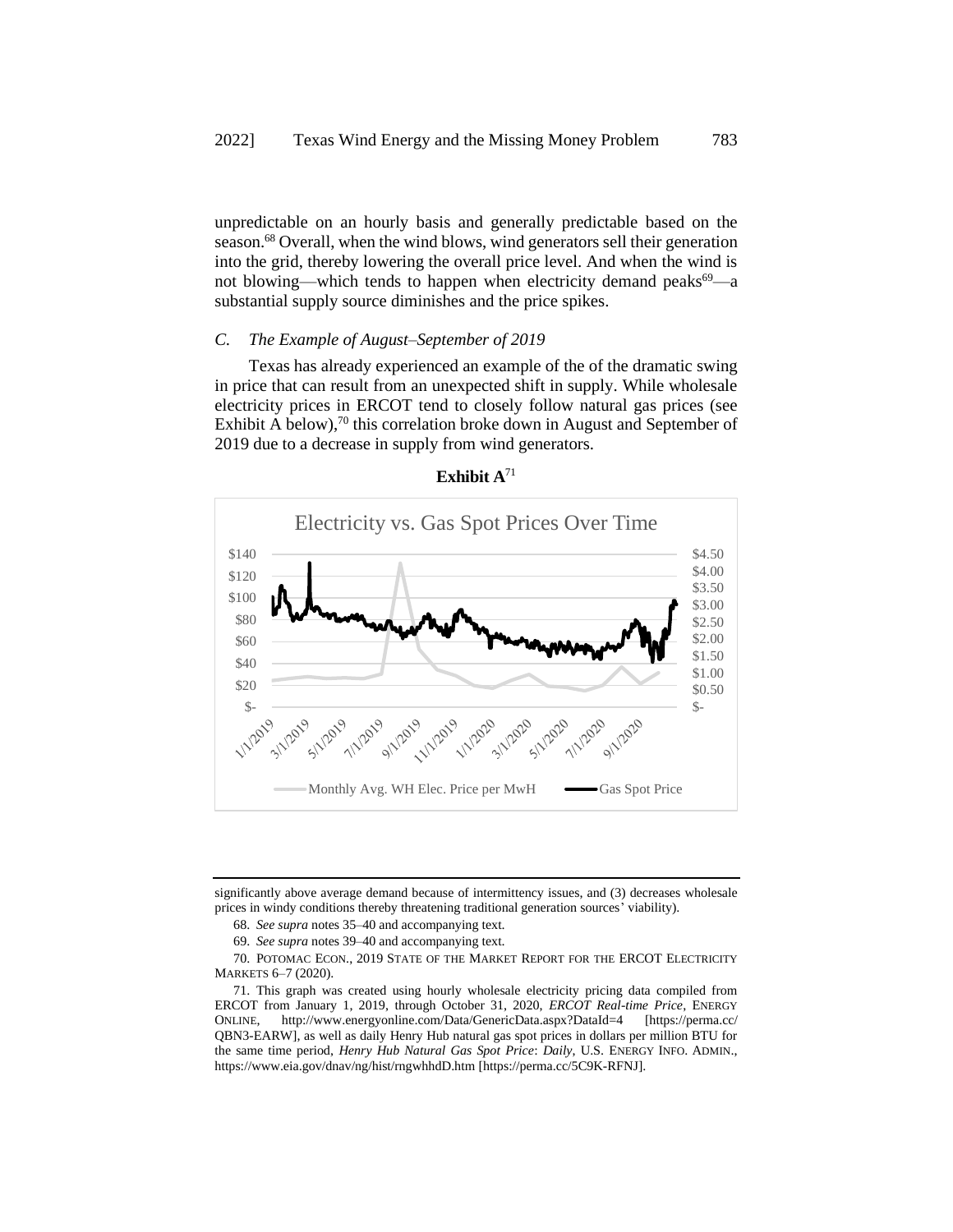<span id="page-13-0"></span>As shown above, wholesale electricity prices dramatically increased in response to a decrease in supply from suppressed wind output combined with typically elevated summer electricity demand conditions.<sup>72</sup> During this time frame, wind output—which experiences seasonal lows during the summer in any case—fluctuated significantly in relation to total electricity demand. Specifically, wind generation accounted for a low of 6.5% of total daily demand on an especially calm day and a high of 31.3% on a windy day during this period. <sup>73</sup> This wide range demonstrates the significant variability in wind generation. Importantly for the wholesale market, the days in August– September 2019 when wind generation dipped correspond to a decrease in electricity supply that caused the aforementioned price spikes.<sup>74</sup> On certain days, these price spikes approached 49,000%.<sup>75</sup> In response, ERCOT engaged its price caps—then set at \$9,000 per Megawatt hour—and issued warnings about the potential need to initiate rolling blackouts to force electricity demand down to the level of available supply.<sup>76</sup> The August– September 2019 variation in wind generation is shown in Exhibit B below.

<sup>72.</sup> Exhibit A; Darrell Proctor, *Texas' Impending Reliability Issues with Wind Power*, POWER MAGAZINE (Sept. 19, 2019), https://www.powermag.com/texas-impending-reliability-issues-withwind-power/ [https://perma.cc/QVQ9-83FM].

<sup>73.</sup> See Exhibit B *infra*, which is derived from a compilation of ERCOT wind generation and total electricity demand data. For the wind generation data, see *Net Generation from Wind for Electric Reliability Council of Texas Inc. (ERCO) Hourly - Local Time*, U.S. ENERGY INFO. ADMIN., https://www.eia.gov/opendata/qb.php?category=3390137&sdid=EBA.ERCO-ALL.NG .WND.HL. [https://perma.cc/EF5N-2JVQ]. For total demand data, see *2019 Hourly Load Data*, ERCOT (Jan. 9, 2020), http://www.ercot.com/content/wcm/key\_documents\_lists/89022/Native \_Load\_2019.zip [https://perma.cc/ZUJ9-7ZZA].

<sup>74.</sup> *See* Proctor, *supra* note [72](#page-13-0) (describing wholesale price spikes of 49,000% caused by a combination of seasonally high electricity demand coupled with depressed wind generation due to "stagnant" wind conditions).

<sup>75.</sup> *Id*.

<sup>76.</sup> *Id.*; *Texas Cuts ERCOT Cap from \$9,000/MWh to \$2,000; Summer Exemption Mulled*, S&P GLOBAL (MAR. 3, 2021, 10:48 PM), https://www.spglobal.com/platts/en/market-insights/latestnews/electric-power/030321-texas-cuts-ercot-cap-from-9000mwh-to-2000-summer-exemptionmulled [https://perma.cc/FBT8-FR7L].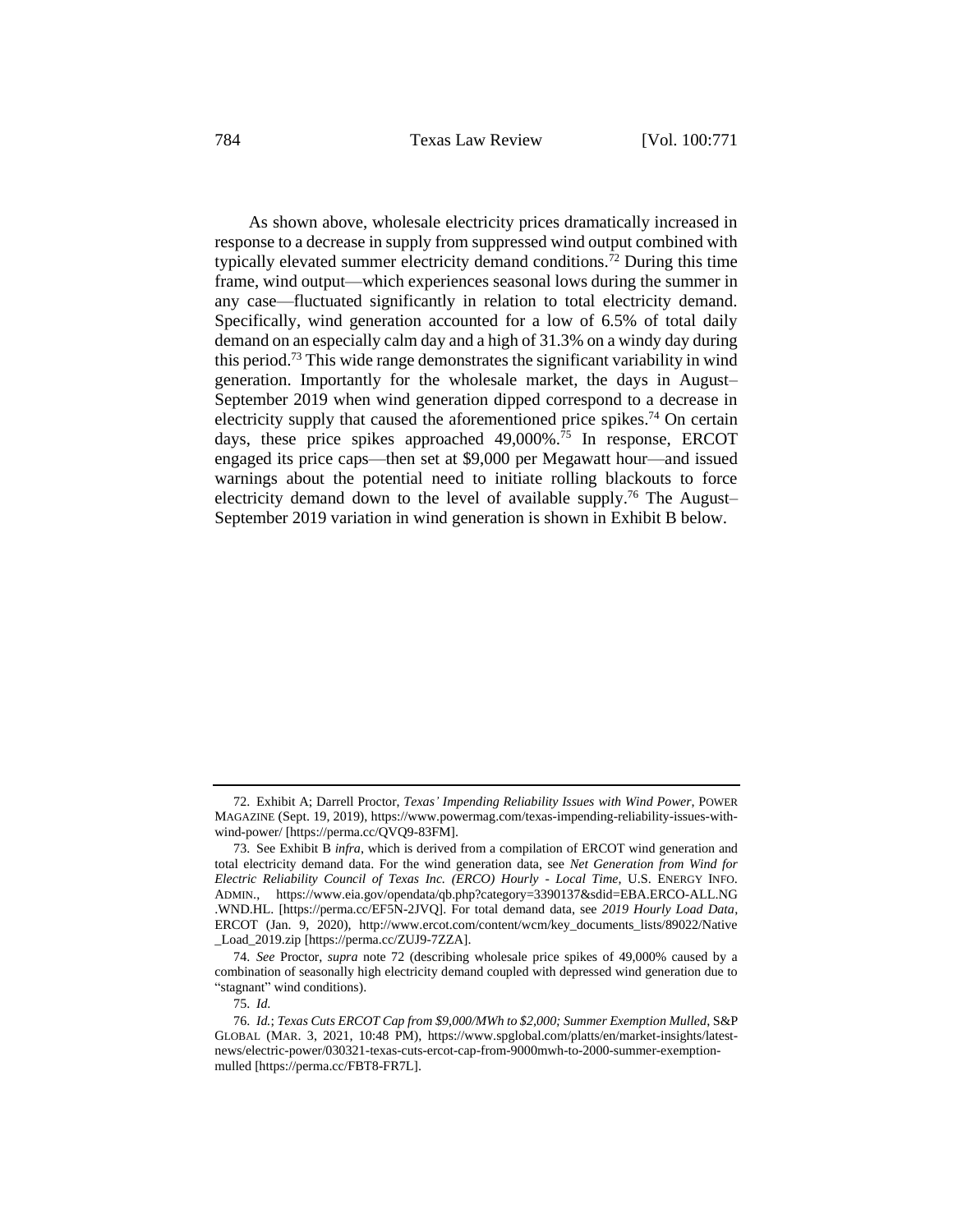

**Exhibit B**

<span id="page-14-0"></span>Notably, the price spikes brought about by the dips in wind generation did not occur on the days of peak electricity demand.<sup>77</sup> Instead, the price spikes parallel the days experiencing the highest "net load"—that is, the total electricity demand *minus wind and solar production*. <sup>78</sup> This evidences the important role that wind generation plays in causing the kinds of supply shifts that can lead to price spikes. Because other generators operate near capacity at these times of elevated demand, they cannot respond to dips in windgenerated supply by boosting their own output. This results in a leftward shift in the supply curve, with steady demand levels, leading to significant increases in electricity prices and, potentially, shortages.

## *D. Long-Term Implications*

The example of August and September of 2019 shows that the Texas wholesale electricity market is subject to the kind of price shocks that economic theory would predict for a market with inelastic supply and demand. As wind generation continues to grow, the problems experienced in 2019 could reoccur with greater frequency and could threaten the grid's reliability on any given day. First, as mentioned above, the inherent variability in wind speeds can lead to reliability issues and price spikes when wind speeds dip and other generators are unable to fill the supply gap.<sup>79</sup> And

<sup>77.</sup> POTOMAC ECON., *supra* not[e 70,](#page-12-0) at 24–25.

<sup>78.</sup> *Id*. at 25.

<sup>79.</sup> *See supra* note[s 68–](#page-12-1)[78](#page-14-0) and accompanying text.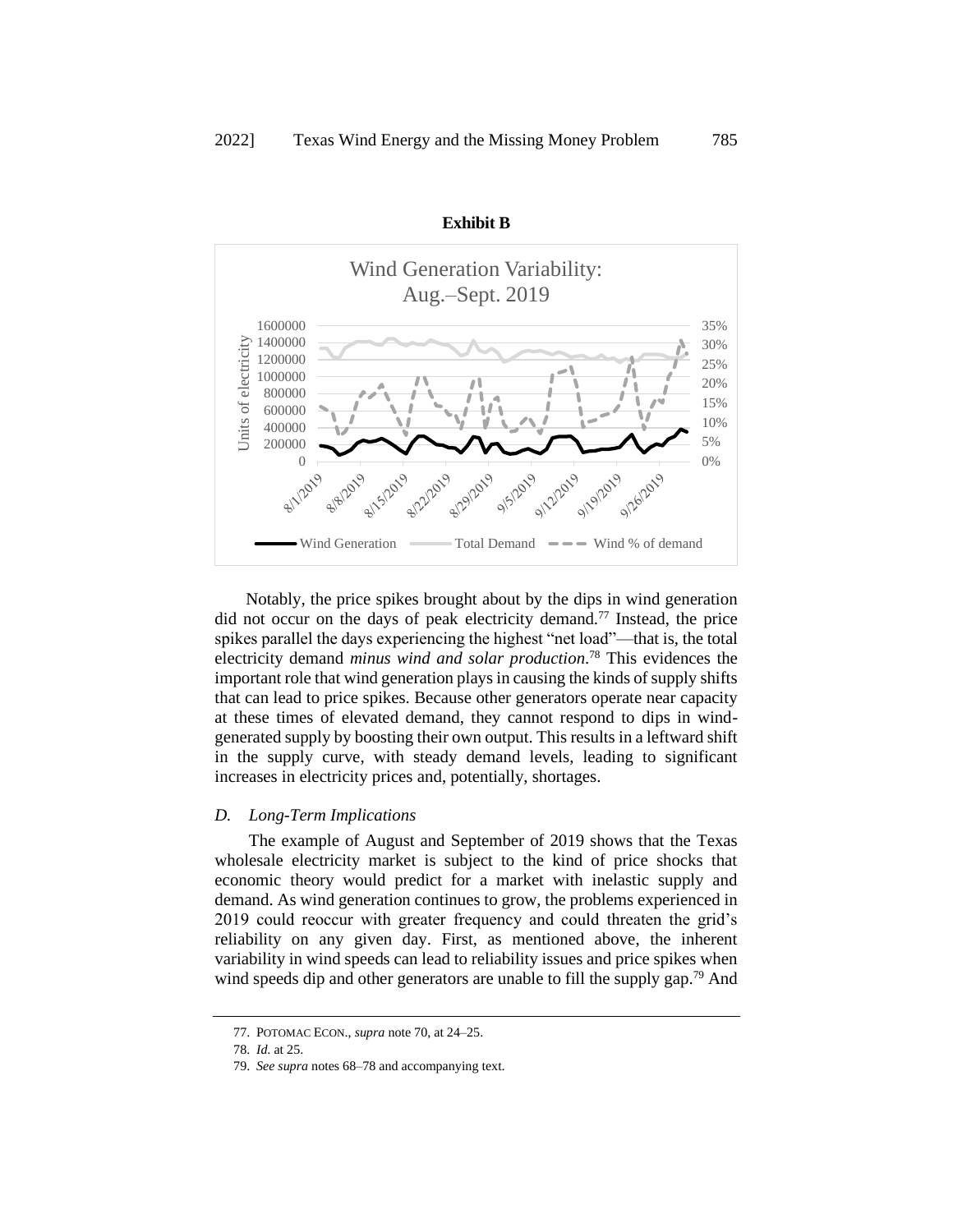because Texas winds tend to calm in the summer—when electricity demand peaks—increasing reliance on wind generation portends ominous consequences for grid reliability in Texas.<sup>80</sup> ERCOT's reserve margin, which is the surplus between total generation available in the grid and forecasted peak demand, is already thin.<sup>81</sup> And increasing wind generation's share of overall electricity generation will only exacerbate the problem. A heavy reliance on wind leaves policymakers with a choice between (1) building significantly more wind generation than typically needed to ensure that variability does not result in reliability issues or (2) ensuring traditional generators continue to operate and have the ability to increase their generation output in response to shortfalls in wind-generated electricity.<sup>82</sup>

<span id="page-15-1"></span><span id="page-15-0"></span>Second, and perhaps more importantly, wind generation adversely affects the financial viability of traditional generators. The effects of wind generation make it financially more difficult for traditional generators to operate and dampen the incentive to make the kinds of long-term investments in new generation needed to help ensure the grid's reliability into the future. $83$ This is so for a variety of reasons. As discussed above, federal tax credits incentivize wind generators to generate as much as wind conditions allow, no matter the price level.<sup>84</sup> This means that the supply of electricity increases in windier periods, suppressing wholesale prices and thereby decreasing the revenues of traditional generators.<sup>85</sup> And even when traditional generators can take advantage of higher prices during times of high demand and decreased wind generation, ERCOT has imposed price caps that necessarily limit the amount of revenue generators can earn.<sup>86</sup> Furthermore, such times

84. *See supra* note[s 30–](#page-5-2)[33,](#page-6-4) [42](#page-8-0)[–49](#page-9-2) and accompanying text.

<span id="page-15-2"></span><sup>80.</sup> *See supra* note[s 37–](#page-6-5)[40](#page-7-0) and accompanying text.

<sup>81.</sup> *See* U.S. ENERGY INFO. ADMIN., *supra* note [52](#page-10-2) (noting that "ERCOT typically has one of the lowest anticipated reserve margins in the country").

<sup>82.</sup> *See* Newbery, *supra* note [67,](#page-11-0) at 405 (asserting that increasing the amount of renewable capacity "add[s] little" to reliable capacity when it is unavailable when needed most and requires construction of generation capacity significantly above average demand because of intermittency issues).

<sup>83.</sup> *See* Bernard L. Weinstein, *The Straining Texas Power Grid Needs Some Pricing Help from Regulators*, TEX. TRIB. (Sept. 3, 2019), https://www.tribtalk.org/2019/09/03/the-straining-texaspower-grid-needs-some-pricing-help-from-regulators/ [https://perma.cc/ETH2-VYX5] (describing the competitive conditions in the Texas electricity generation market, including new generation facilities that have recently shut down for economic reasons).

<sup>85.</sup> *See* BENNETT, *supra* not[e 33,](#page-6-4) at 7 (describing the depressive effect of wind generation on wholesale electricity prices during windy conditions); Newbery, *supra* not[e 67,](#page-11-0) at 405 (arguing that increases in the amount of renewable capacity leads to decreases in wholesale prices in windy conditions, thereby threatening traditional generation sources' ongoing viability).

<sup>86.</sup> *See* Paul L. Joskow, *Challenges for Wholesale Electricity Markets with Intermittent Renewable Generation at Scale: The US Experience*, 35 OXFORD REV. ECON. POL'Y 291, 298 (2019) (noting that "'energy only' markets, especially with price caps, do not, in practice, as well as in theory, yield adequate revenues to respond to inefficient exits of existing plants and to attract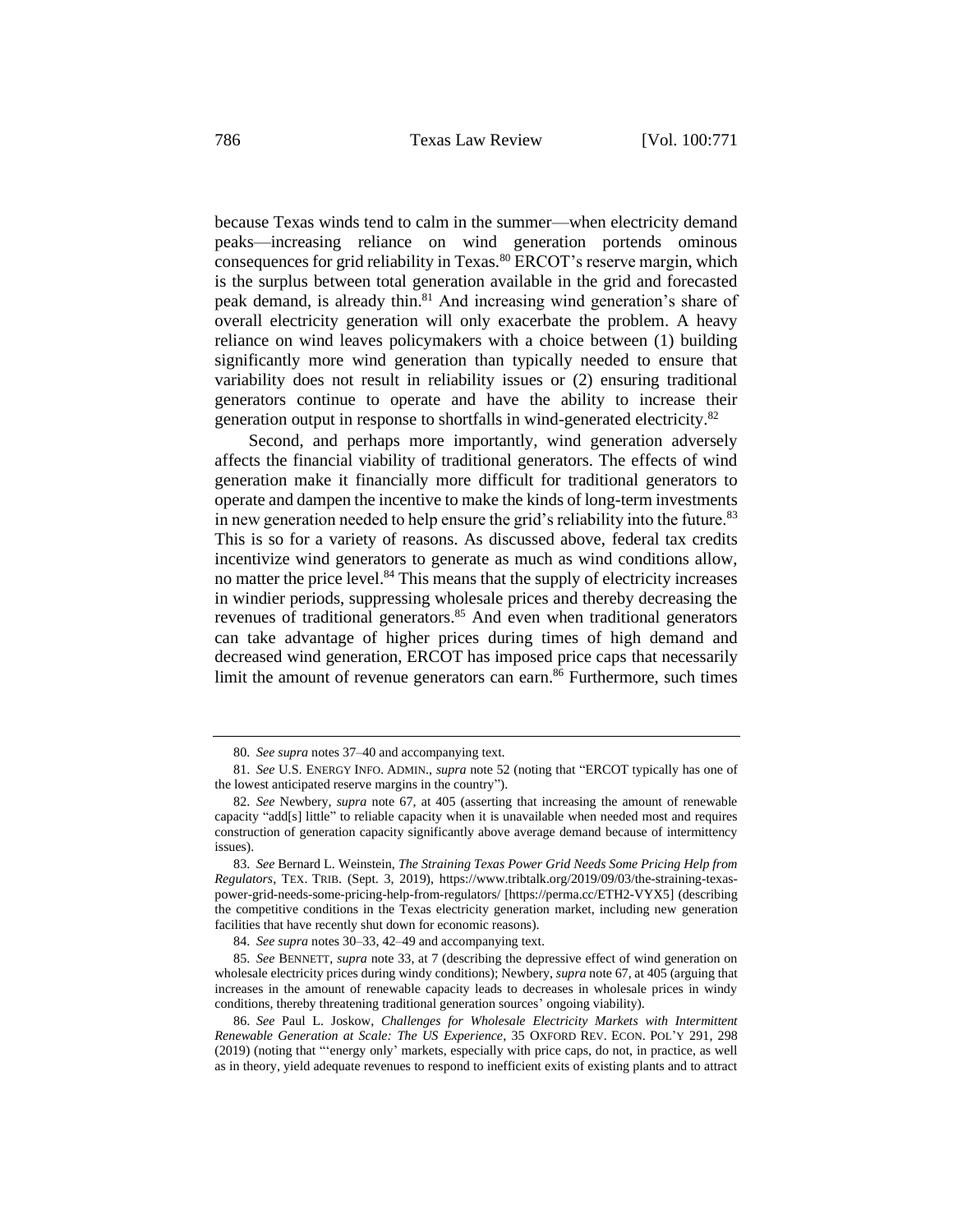of high demand and low wind generation are few and far between, representing less than a quarter of the year (i.e., the late summer months). Overall, these conditions do not provide sufficient financial reward to ensure the generators' continued viability and incentive to invest in future projects needed to maintain the grid's reliability.<sup>87</sup> If traditional generators scale back or drop out of the market altogether, it will only make the grid's future reliability problems more dire.<sup>88</sup>

This, in short, is the *missing money problem*: The "free market" for wholesale electricity does not adequately compensate traditional generators, but these generators are needed to ensure the grid's reliability because of the variability of wind speeds.<sup>89</sup> And this problem will only worsen as wind generation continues to grow in relation to other generation sources.<sup>90</sup> If reliability has already become a concern when wind generation accounts for only a fifth of the grid's total generation, the problem stands to worsen considerably when wind comes to predominate the wholesale market.<sup>91</sup> That is, in a world where concerns about climate change drive policy decisions to generate substantially all electricity from renewable sources (meaning the marginal cost—and thus price levels—will float around \$0), how will the market fund the investment required to ensure the long-term provision of electricity?<sup>92</sup> Policymakers should craft solutions to this problem before it grows to threaten the reliability of the entire grid—especially in times of greatest demand.

<span id="page-16-0"></span>new plants to meet reliability requirements" but also noting that ERCOT has a price cap "far above the price caps typical in other [jurisdictions]").

<sup>87.</sup> *See supra* note [83](#page-15-0) and accompanying text.

<sup>88.</sup> *See* Joskow, *supra* not[e 86,](#page-15-2) at 303 (describing the "'missing money' problem['s]" effect on exit—as well as entry—decisions for generators because "the longer-run avoidable costs are typically significantly higher than their avoidable fuel costs").

<sup>89.</sup> *See* Newbery, *supra* not[e 67,](#page-11-0) at 402 (discussing how price caps and policy interventions in electricity markets do not adequately compensate traditional generators for reliable capacity and lead to the "'missing money' problem").

<sup>90.</sup> See Eric Gimon, *On Market Designs for a Future with a High Penetration of Variable Renewable Generation* 6 (U.S. Dept. of Energy Future Mrkt. Workshop, Working Paper, 2017), where Gimon asks rhetorically how the market will pay for the long-term provision of energy "if the marginal cost of electricity floats most of the time around zero." In fact, the marginal cost of energy might even be less than zero given tax incentives.

<sup>91.</sup> *See id.* (anticipating the problems that will arise in incentivizing additional investments in electricity generation when renewable sources—with cheap marginal cost operating structures come to dominate the electricity generation industry).

<sup>92.</sup> *See id.* at 1 (emphasizing the increasing focus of policymakers to favor renewable energy sources given climate-change-related concerns).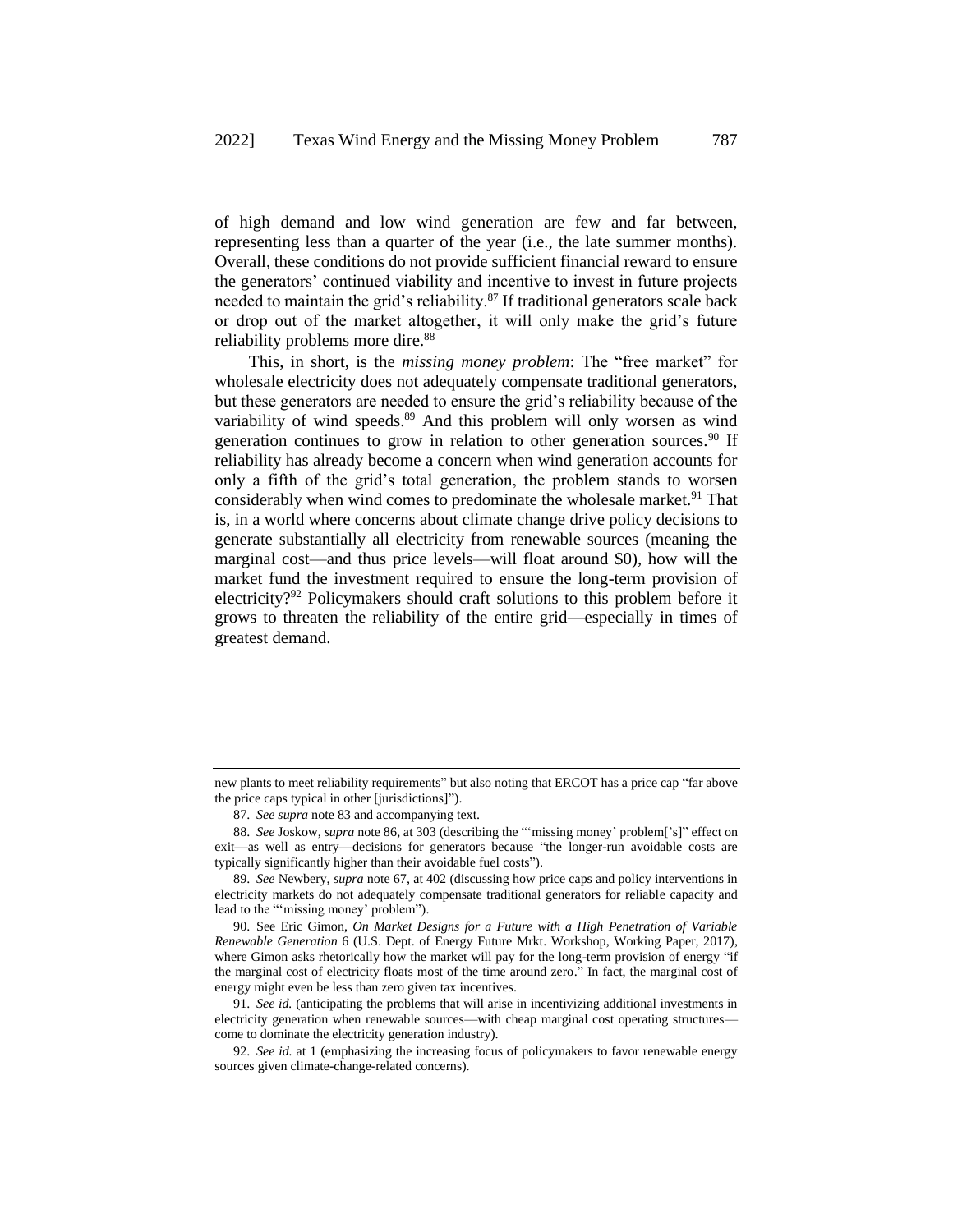## *E. Winter Storm Uri and the Exposure of Texas's Unreliable Electricity Grid*

<span id="page-17-1"></span><span id="page-17-0"></span>In February 2021, Winter Storm Uri engulfed the entire state of Texas, bringing with it prolonged below-freezing temperatures, snow, and ice. This bitter cold resulted in electricity demand that significantly outpaced historical and expected seasonal demand.<sup>93</sup> At the same time, generation supply plummeted—for mostly weather-related reasons.<sup>94</sup> Gas-powered electricity outages peaked at more than 25,000 MW of lost capacity.<sup>95</sup> And windgeneration outages approached 20,000 MW of lost capacity at their apex.<sup>96</sup> Texas's already-strained grid could not keep up, forcing ERCOT to "shed load" from the system.<sup>97</sup> This caused thousands of Texans to be without power, heat, and water—killing at least 246 people.<sup>98</sup>

As noted above, the generation outages experienced during the storm principally resulted from weather-related causes. For example, ice prevented many wind turbines from turning, and the bitter cold weather caused some natural gas-powered electricity plants to shut down.<sup>99</sup> Because the generation loss resulted from the weather's impact on generation facilities, many have taken from the storm a lesson that electricity generation facilities simply need to be winterized.<sup>100</sup> While this is potentially a prudent idea, it does not get at the underlying problem with the Texas grid: Wind energy, with its government subsidies and inherent, uncontrollable variability has distorted a Texas wholesale electricity market that relies on market forces to ensure a sufficient and reliable source of electricity. Lean operating conditions are the status quo for the Texas wholesale electricity market—not a freak winterstorm-related exception. Any unexpected shift in supply or demand can pose

<sup>93.</sup> THE UNIV. OF TEXAS AT AUSTIN ENERGY INST., THE TIMELINE AND EVENTS OF THE FEBRUARY 2021 TEXAS ELECTRIC GRID BLACKOUTS 15–17 (2021).

<sup>94.</sup> BILL MAGNESS, ERCOT, REVIEW OF FEBRUARY 2021 EXTREME COLD WEATHER EVENT—ERCOT PRESENTATION 10, 14 (2021), http://www.ercot.com/content/wcm/key \_documents\_lists/225373/2.2\_REVISED\_ERCOT\_Presentation.pdf [https://perma.cc/VU9Z-XNQG].

<sup>95.</sup> *Id.* at 14.

<sup>96.</sup> *Id.*

<sup>97.</sup> *Id.* at 15–16.

<sup>98.</sup> TEX. HEALTH & HUMAN SERVS., FEBRUARY 2021 WINTER STORM-RELATED DEATHS – TEXAS 2 (2021).

<sup>99.</sup> THE UNIV. OF TEXAS AT AUSTIN ENERGY INST., *supra* not[e 93,](#page-17-0) at 9, 21; *see also* MAGNESS, *supra* note [94,](#page-17-1) at 10, 14 (noting that "[a]pproximately 48.6% of generation was forced out at the highest point due to the impacts of various extreme weather conditions," including—at its peak over 15,000 megawatts of wind and 25,000 megawatts of natural gas generating capacity).

<sup>100.</sup> *See, e.g.*, Erin Douglas, *Texas House Advances Plan to Subsidize Power Plant Weatherization*, TEX. TRIB. (May 3, 2021, 3:00 PM), https://www.texastribune.org/ 2021/05/03/texas-house-power-weatherization-fund/ [https://perma.cc/DS2Z-3DQ2] (describing a proposed law mandating that electricity generators winterize their equipment). It is perhaps unsurprising that generators did not have such costly preventive measures in place before the storm, given the meager income generation of traditional electricity generators in Texas.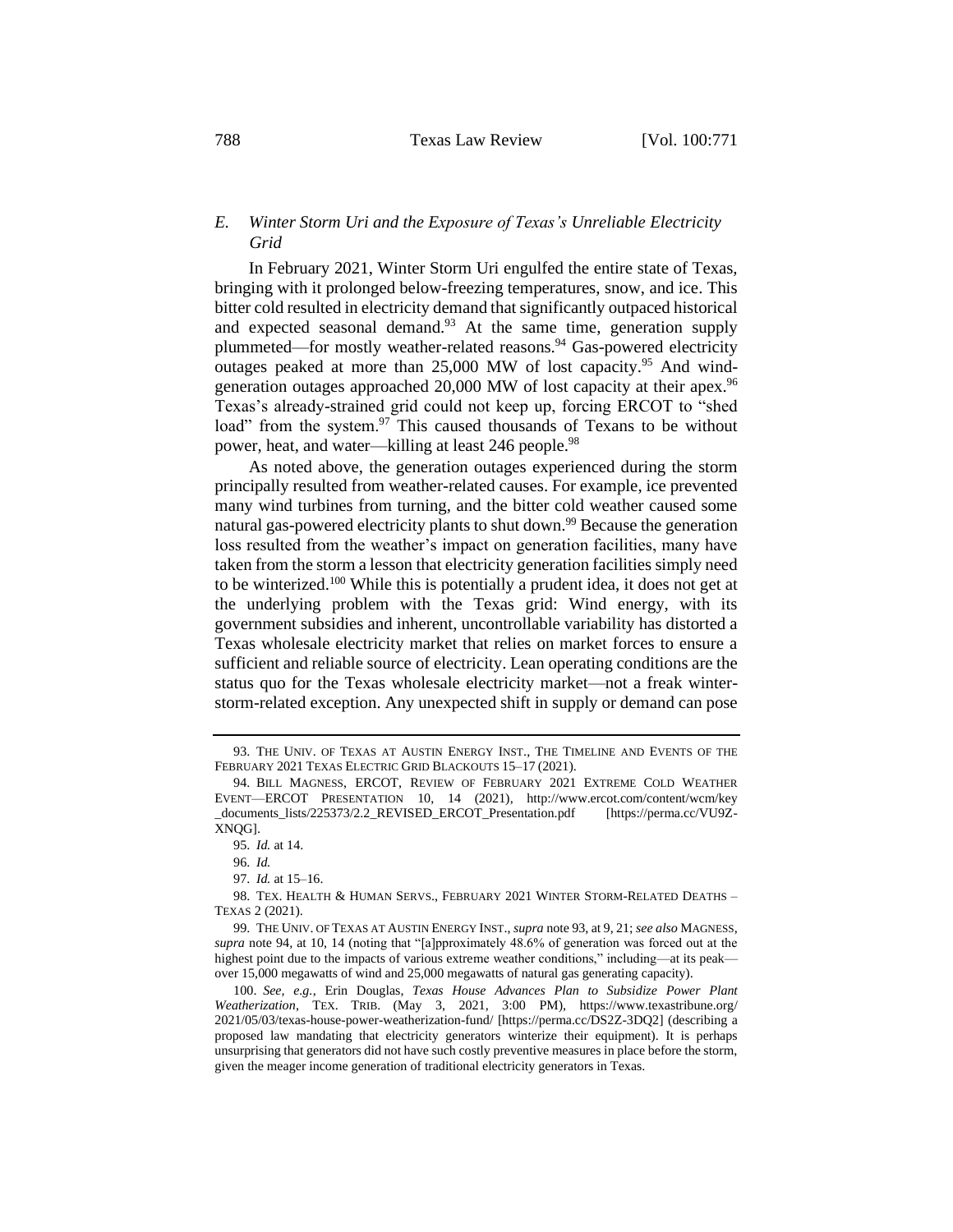a threat to grid reliability. Winter Storm Uri was just one example—though an extreme one. And, similar to the discussion of wind speed variability above, Winter Storm Uri was another example of how unpredictable weather can influence the capacity of wind turbines to generate electricity. It is this issue that policymakers should address going forward.

#### III. Proposed Solutions

To counteract the effects of wind energy on the grid's overall reliability, policymakers realize the need to take proactive, creative action. Industry analysts have proposed a range of solutions to the reliability issues created by wind generation—some of which ERCOT is already implementing. First, grid operators might help ensure that generators are adequately compensated for providing electricity in times of scarcity. To do this, grid operators might remove price caps on wholesale electricity or develop a system of scarcity pricing in which the provision of energy in times of scarcity is rewarded with some type of bonus to be included in the wholesale price.<sup>101</sup> Second, end consumers of electricity could be incentivized to modify their electricity usage in response to electricity price levels—thereby decreasing the strain on the grid when suppliers would not otherwise be able to meet the market demand.<sup>102</sup> To be implemented successfully, consumers would have to be equipped with "smart meters" that would automatically reduce electricity consumption in response to real-time prices in accordance with each customer's unique preferences.<sup>103</sup> Another solution involves the use of capacity markets. Here, the grid operator holds an auction where generators submit bids to supply a set amount of electricity over an extended period with electricity buyers allocated the cost of accepted bids over the same predefined term.<sup>104</sup> Finally, this Note proposes a novel solution to the reliability issues associated with wind energy, combining the best aspects of a marketbased solution with the general idea behind capacity markets. This proposal would require purchasers to secure sufficient generation capacity in advance via the purchase of "generation rights" from generators. It would also penalize: (1) generators that do not live up to their generation commitments in the form of previously-sold generation rights and (2) wholesale purchasers

<span id="page-18-0"></span><sup>101.</sup> *See* POTOMAC ECON., *supra* note [70,](#page-12-0) at 14–18, 77–78 (providing an overview of the mechanics of ERCOT's shortage pricing regime); *see also* Joskow, *supra* note [86,](#page-15-2) at 298 (noting that ERCOT has a price cap "far above the price caps typical in other [jurisdictions]").

<sup>102.</sup> *See* Joskow, *supra* not[e 86,](#page-15-2) at 304 (describing demand-side responses to address electricity scarcity).

<sup>103.</sup> *See id.* (noting that the "spread of smart meters and grid monitoring and control technology" might eventually allow for demand-side responses in times of scarcity).

<sup>104.</sup> *See* SAMUEL NEWELL, KATHLEEN SPEES, JOHANNES PFEIFENBERGER, ROBERT MUDGE, MICHAEL DELUCIA & ROBERT CARLTON, BRATTLE GRP., ERCOT INVESTMENT INCENTIVES AND RESOURCE ADEQUACY 115–17 (2012) (setting forth the mechanics of the electricity generation capacity market).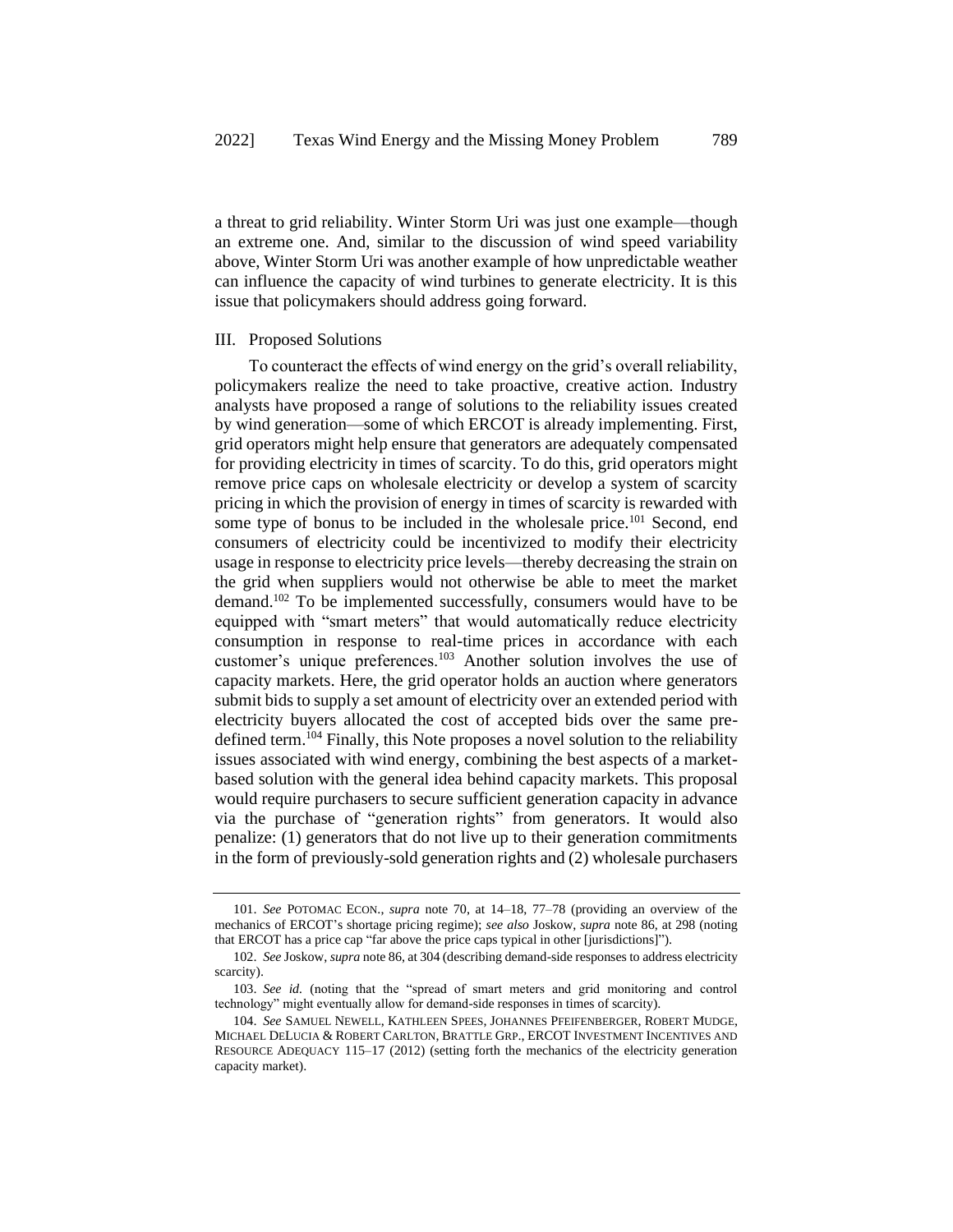that underestimate their customers' electricity needs and therefore fail to purchase sufficient "generation rights" in advance. Each of these proposed plans has associated benefits and disadvantages, which are described in the sections that follow.

# *A. Market Compensation for Generators Supplying During Times of Scarcity*

One solution policymakers have proposed theorizes that a free market should, on its own, provide adequate compensation to generators to ensure continued investment and grid reliability.<sup>105</sup> Under this approach (often referred to as an energy-only market), the grid operator supplements market prices with added bonuses called "scarcity prices" during times of scarcity, and price caps sit at significantly elevated price levels or are removed altogether.<sup>106</sup> The idea is that this structure will provide generators able to supply electricity during times of scarcity with adequate compensation to incentivize them to continue to be available to produce during future times of scarcity.<sup>107</sup> As a part of this plan, grid operators also contract for emergency backstop electricity supply to further ensure that the grid's reliability is not imperiled.<sup>108</sup> Here, the overall goal is to rely on "scarcity pricing" to provide marginal suppliers with sufficient revenues to cover longterm investment costs.<sup>109</sup>

This approach has two primary benefits. First, it enables the market to withstand short-term, unexpected supply shocks.<sup>110</sup> That is, when supply levels decrease and prices rise in response, generators are incentivized to increase their supply to the maximum extent to take advantage of the increased prices available. This is especially so when grid operators offer so-

<sup>105.</sup> William W. Hogan, *On an "Energy Only" Electricity Market Design for Resource Adequacy* 7–9 (Harvard Univ., John F. Kennedy Sch. of Gov't, Working Paper, 2005) ("A core idea of an electricity market that relies on market incentives for investment is that these incentives appear through the largely voluntary interactions of the participants in the market.").

<sup>106.</sup> *Id.* at 13, 25–26.

<sup>107.</sup> See POTOMAC ECON., *supra* not[e 70,](#page-12-0) at 14–18, 77–78, which provides an overview of the mechanics of ERCOT's shortage pricing regime. It specifically notes that ERCOT "relies heavily on high real-time prices that occur during shortage conditions to provide key economic signals to build new resources and retain existing resources." *Id.* at 17–18. Query whether it is prudent public policy to allow for—and in fact, rely on—elevated market prices in times of scarcity when customers cannot reasonably be expected to monitor the price of electricity on a minute-to-minute basis, especially in times of dire need like Winter Storm Uri of 2021.

<sup>108.</sup> *See* NEWELL, *supra* not[e 104,](#page-18-0) at 108–09 (noting that ERCOT has entered into agreements with generators whereby the generators make available generation capacity in the event the ERCOT reserve margin drops below an acceptable level).

<sup>109.</sup> *See* Joskow, *supra* note [86,](#page-15-2) at 298 ("[A]n 'energy-only' market rel[ies] on 'scarcity pricing' rather than capacity payments to provide the marginal suppliers with quasi-rents (net revenues) that can cover investment costs in the long run . . . .").

<sup>110.</sup> NEWELL, *supra* not[e 104,](#page-18-0) at 109.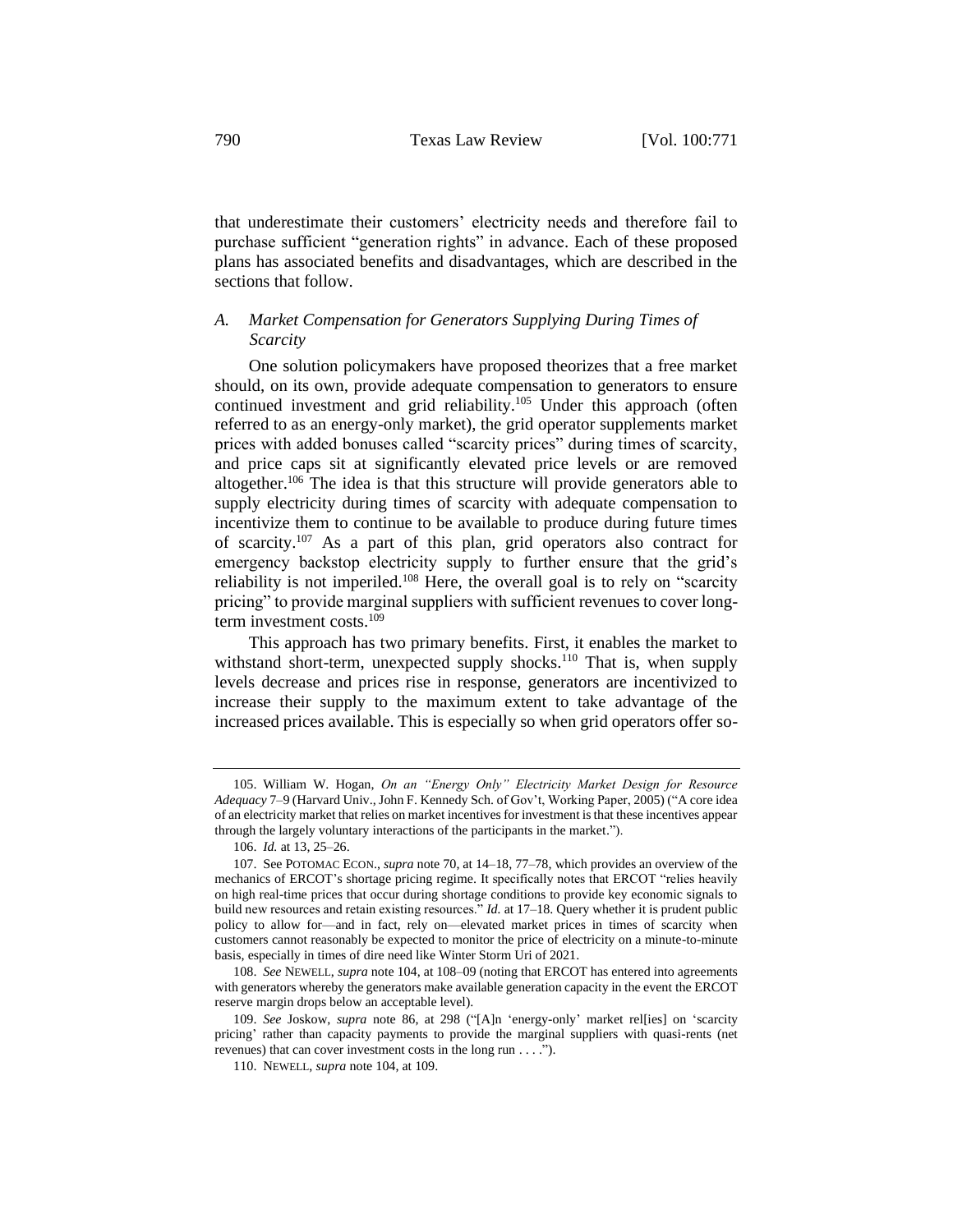called "scarcity pricing," which provides a kind of bonus payment for sellers in times of scarcity.<sup>111</sup> When generators act to take advantage of elevated prices, it leads to increases in supply and decreases in price levels. Second, this approach allows for a solution that does not require a complete restructuring of the market, which would necessarily involve significant complexity and uncertainty.<sup>112</sup>

On the other hand, this market-based approach has significant downsides that outweigh the benefits. The main argument against this approach is that ERCOT already uses it, but the grid's reliability problems persist nevertheless.<sup>113</sup> Additionally, this plan requires that emergency backstop resources procured by the grid operator are only used as a last resort in order to protect the market from distortions, and this is operationally difficult.<sup>114</sup> If the emergency backstop resources were deployed too soon, it would not allow the generators able to supply electricity during times of scarcity to be compensated by the elevated market prices to the greatest extent, thereby decreasing some of the incentive to be up and running during future times of low supply—a key characteristic of the energy-only market. But grid operators may be pressured to use the backstop procurement before it becomes absolutely necessary in the face of swelling electricity prices. Furthermore, this solution is completely supplier-focused and does not allow for a demand response (i.e., where end consumers can decrease their electricity usage based on price conditions).<sup>115</sup> Finally, this approach is inefficient, because it requires the grid operator to procure emergency backstop electricity supply.<sup>116</sup> That is, it requires administrative, rather than market-led, procurement solutions for the emergency backstop supply.<sup>117</sup>

Overall, this approach on its own does not provide a satisfactory solution to the reliability issues in the Texas grid. However, it does have the substantial benefit of allowing prices to provide information to suppliers, enabling them to inform their production decisions in a way that benefits the

<sup>111.</sup> *See* POTOMAC ECON., *supra* not[e 70,](#page-12-0) at iii ("ERCOT real-time prices include the effects of two energy price adders designed to improve real-time energy pricing during shortages"); *id.* at 15 (demonstrating how the price for reserve capacity in the ERCOT system increases as available reserve supply dwindles).

<sup>112.</sup> *See* NEWELL, *supra* note [104,](#page-18-0) at 108–17 (noting that ERCOT already uses an "energyonly" market with backstop procurement availability and describing the complexities involved with other approaches to wholesale market design, including the mandatory forward capacity market).

<sup>113.</sup> See *supra* Part II, which describes the ERCOT grid's reliability problems.

<sup>114.</sup> NEWELL, *supra* not[e 104,](#page-18-0) at 109.

<sup>115.</sup> Such a demand-side response is seen by market analysts as important to an overall solution to the reliability problem. *See* Joskow, *supra* note [86,](#page-15-2) at 304 (emphasizing the importance of a demand response in addressing electricity grid reliability and price volatility issues).

<sup>116.</sup> *See* NEWELL, *supra* note [104,](#page-18-0) at 110 ("Backstop procurement can be costly because it relies on administrative procurement decisions instead of allowing market forces to identify leastcost options.").

<sup>117.</sup> *Id*.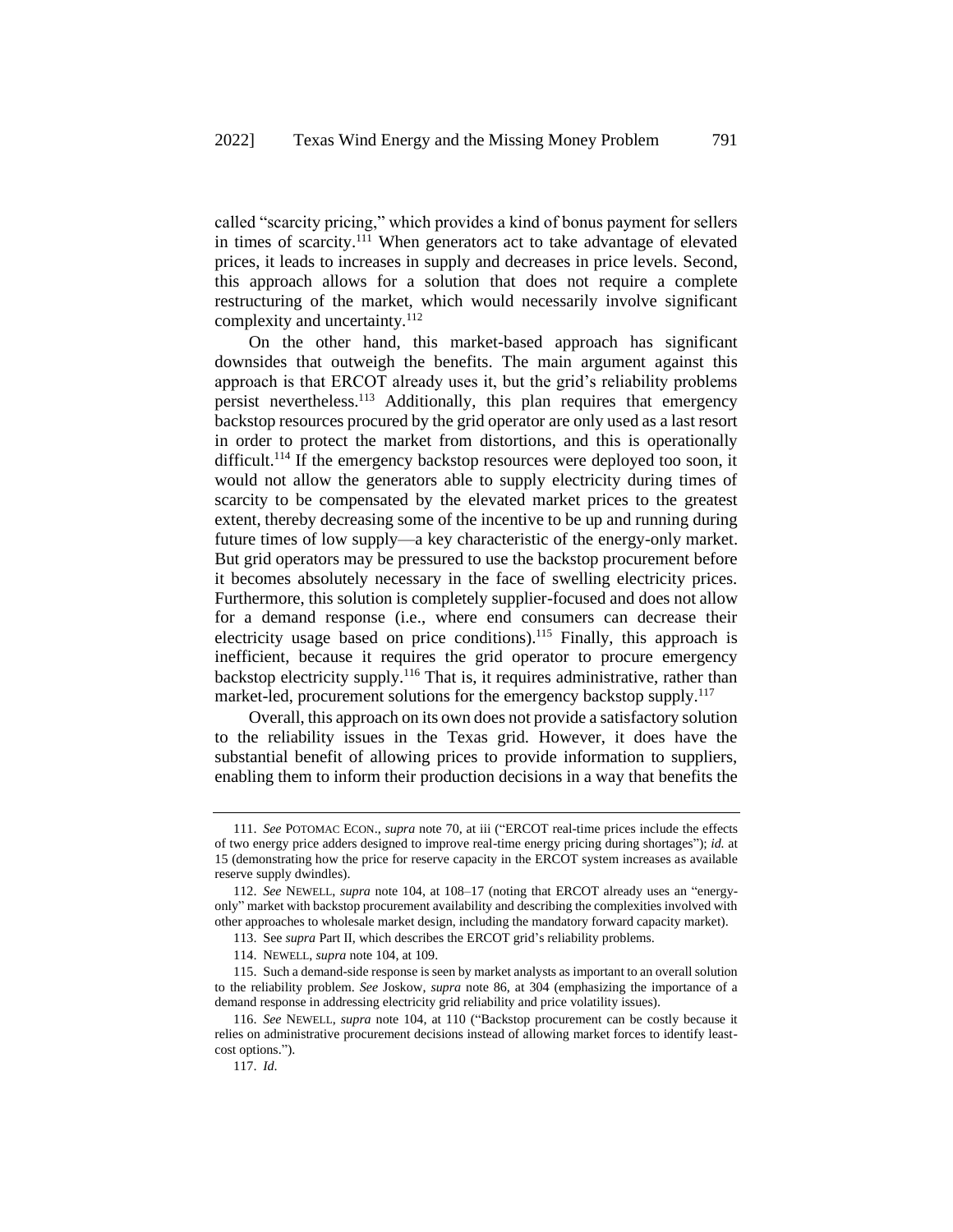market as a whole.<sup>118</sup> Because of this, it is likely that aspects of this approach may be used in conjunction with other measures in responding to Texas's reliability issues.

## *B. A Demand-Side Response*

While most of the solutions to the so-called "missing money" problem focus on the supply side, one method approaches the problem from the demand side. Here, end customers can alter their electricity usage in response to changes in market prices.<sup>119</sup> For example, customers can elect to shut off electricity flow to certain appliances when prices reach a specified level.<sup>120</sup> This is achieved using "smart meter" technology—installed at each electricity customer's location—which automatically executes the customer's electricity usage prioritization decisions in response to real time fluctuations in electricity prices.<sup>121</sup> In many ways, this solution is the previous solution's demand-side counterpart. That is, where the previous solution focuses on providing incentives to increase supply during times of scarcity thereby lowering the price level—this approach seeks to incentivize actions that decrease demand (or at least make it more elastic), likewise bringing prices down to acceptable levels. Under this approach, reductions in demand decrease the price level and can thereby reduce the incentive for generators to sell electricity into the market, bringing the market back into more of a state of equilibrium.

Unfortunately, this solution is not yet workable for technological reasons. This is because the approach relies on widespread availability of smart metering technology, which is not yet available on such a generalized basis.<sup>122</sup> But even were the technology widely available, the solution involves another disadvantage. Namely, it involves a common-good-type problem.<sup>123</sup> That is, end users of electricity are faced with a collective action problem and are unwilling to voluntarily reduce their individual consumption to ease the strain on the grid.<sup>124</sup> Overall, this solution is, at present, unavailable but may

<sup>118.</sup> *See generally* JOHN LOCKE, VENDITIO (1661), *reprinted in* JOHN LOCKE: POLITICAL WRITINGS 442 (David Wootton ed., 2003) (elucidating the role that prices play in influencing economic decisions in a way that benefits all market participants—both buyers and sellers); Hayek, *supra* not[e 41](#page-8-2) (discussing the critical role of decentralized knowledge held by individual economic actors that, when aggregated, benefits the market as a whole).

<sup>119.</sup> Joskow, *supra* not[e 86,](#page-15-2) at 327.

<sup>120.</sup> *Id.*

<sup>121.</sup> *Id.*

<sup>122.</sup> *See id.* at 304, 327 (discussing how the spread of smart meters in the future might ultimately allow for a demand-side response to scarcity pricing, but that they are still at an "early stage of development and diffusion").

<sup>123.</sup> *Id.* at 304.

<sup>124.</sup> *See* Paul L. Joskow & Jean Tirole, *Reliability and Competitive Electricity Markets* 43 (Nat'l Bureau of Econ. Rsch., Working Paper No. 10472, 2004) (positing that, because of the public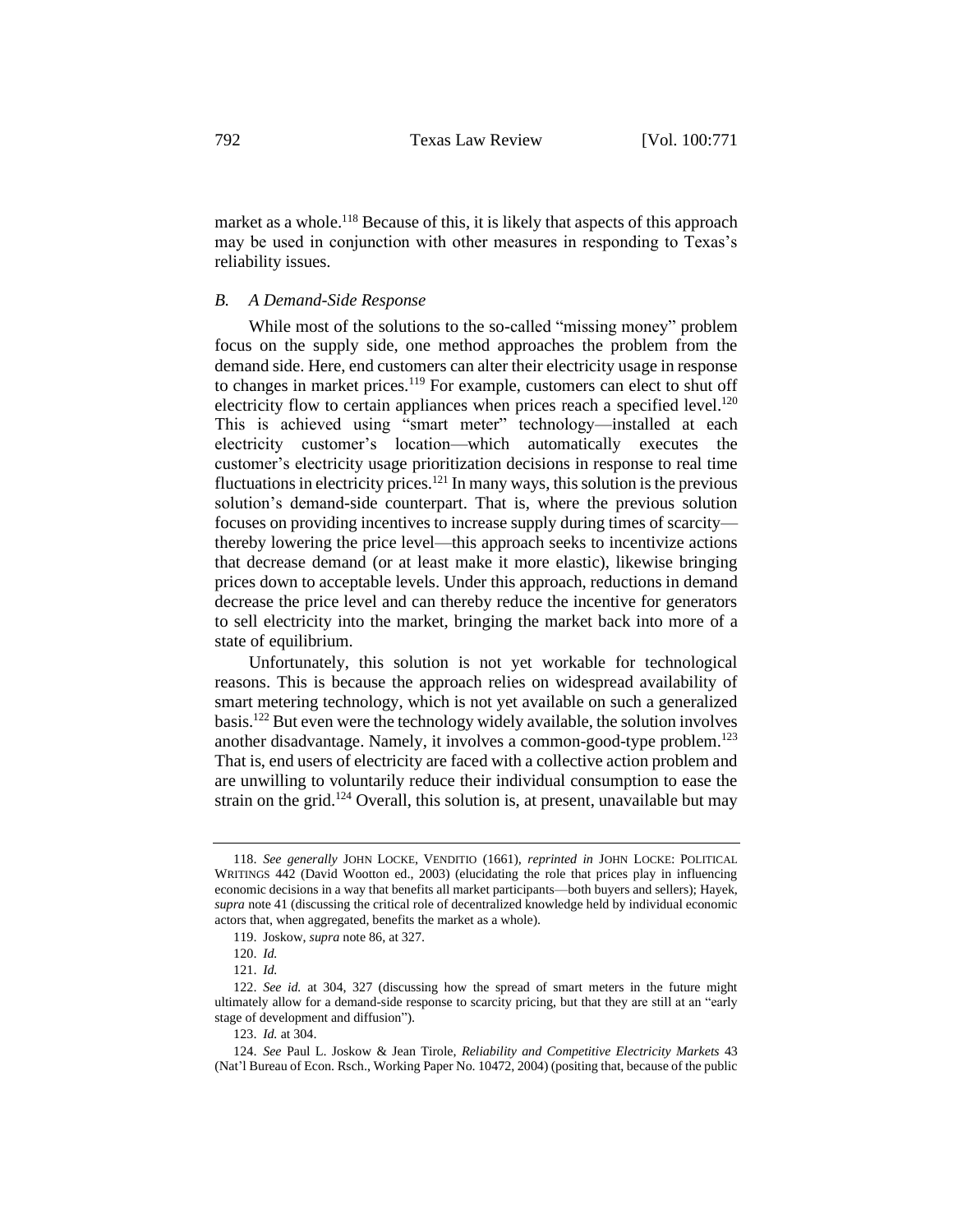be a valuable component of a broader solution when the technology becomes available on a widespread basis.

## *C. Capacity Auctions*

Many jurisdictions have turned to capacity auctions in response to the "missing money problem."<sup>125</sup> In a capacity market, the grid operator holds an auction at which generators submit bids to supply electricity on a long-term basis.<sup>126</sup> A regulatory body or the grid operator makes the decision of how much electricity to procure at the capacity auction.<sup>127</sup> At the auction, the price for capacity is determined by taking the lowest price at which the estimate of required capacity (including reserve margin) will be supplied in the future.<sup>128</sup> The goal of capacity markets is to directly allocate market value to generators able to guarantee a set amount of generation over a given time frame.

Capacity markets boast of many advantages. First, they impose resource adequacy on the overall market using a semi-market-based method.<sup>129</sup> As long as the grid operator holding the auction is roughly correct in its estimate of long-term demand<sup>130</sup> and bidders live up to their generation commitments, this method ensures that the demand for electricity will be satisfied. And in using an auction mechanism, this approach allows prices to provide signals to would-be market entrants and directly compensates generators for the valuable service of committing to supply electricity at a set time.<sup>131</sup> Capacity markets also improve transparency and predictability for investors regarding pricing.<sup>132</sup> This is so because generators—who would otherwise be subject to

good aspects of electricity grid reliability, the grid operator "must force consumers . . . to purchase a fraction . . . of reserves for each unit of load" to "obtain a proper level of reliability").

<sup>125.</sup> *See* Jakob Schlandt, *Capacity Markets Around the World*, CLEAN ENERGY WIRE (Aug. 19, 2015), https://www.cleanenergywire.org/factsheets/capacity-markets-around-world [https://perma .cc/R8QN-DBWH] (listing the PJM interconnection, which serves thirteen states and the District of Columbia, and California as examples of U.S. grids that have implemented capacity auction mechanisms to address grid reliability issues).

<sup>126.</sup> NEWELL, *supra* not[e 104,](#page-18-0) at 115.

<sup>127.</sup> *Id.*

<sup>128.</sup> *See id.* (noting that the capacity payments derived from the market-clearing auction prices are allocated to generators "during the delivery year").

<sup>129.</sup> *Id.*; *see also* Newbery, *supra* note [67,](#page-11-0) at 408 (describing the "value of market-based methods [in] revealing entry costs[] and the danger of leaving such decisions to . . . regulators").

<sup>130.</sup> Many analysts point out the uncertainty inherent in a long-term demand forecast as a downside of the capacity market system. *See* NEWELL, *supra* note [104,](#page-18-0) at 113, 115 (noting the downsides of "administrative judgments and parameters" when having to forecast electricity demand, and the "administrative uncertainty in the load forecast and resource adequacy requirement" present in capacity auction markets).

<sup>131.</sup> *See* Newbery, *supra* note [67,](#page-11-0) at 409 ("Missing money and missing markets provide compelling reasons for a capacity payment in competitive electricity markets dominated by politically determined and subsidized unreliable generation and where investors lack confidence in future revenues.").

<sup>132.</sup> NEWELL, *supra* not[e 104,](#page-18-0) at 115.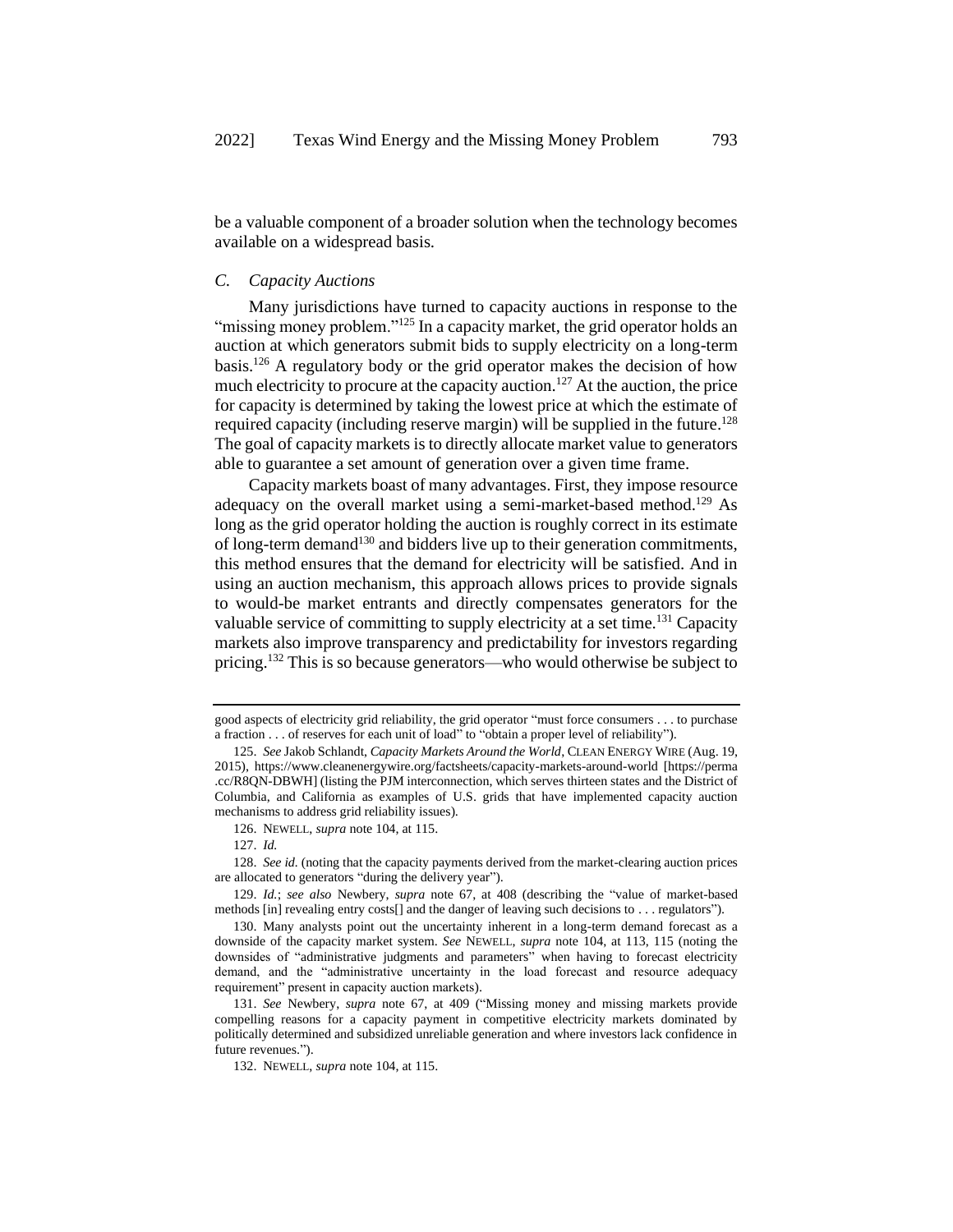the whims of market prices—know in advance of a guaranteed source of revenue for their operations. This eliminates a substantial degree of uncertainty for generators and may make the difference between deciding to continue to operate (and invest in new generation capacity) or to shut down. Furthermore, the centralized auctions used in capacity markets tend to be easy to administer and monitor, and they tend to mitigate supplier market power in comparison to a bilateral market.<sup>133</sup> Finally, though many critics of capacity markets fear high capacity prices that unduly increase the cost of electricity to end consumers,<sup>134</sup> prices have been well below expectations in some jurisdictions that have adopted the capacity market approach.<sup>135</sup>

<span id="page-23-0"></span>Capacity markets also have significant disadvantages—mostly concerning the central-planning-style role of the grid operator or regulator in determining the amount of long-term capacity to procure. The most important disadvantage of a capacity market system is that a regulatory-like body makes the long-term procurement decisions, rather than the entities actually buying electricity from generators.<sup>136</sup> This decision maker has one primary incentive: keep the lights on for end consumers.<sup>137</sup> Cost considerations are of only secondary importance, and this, in turn, leads to a risk of overprocurement.<sup>138</sup> And over-procurement leads to a vicious cycle ending in a command economy for wholesale electricity. First, over-procurement necessarily leads to lower future wholesale electricity prices because supply outpaces demand.<sup>139</sup> This situation will require higher future capacity auction prices to make up for generators' diminished revenues from selling electricity. <sup>140</sup> Lower future wholesale prices also serve to raise the entry cost for new generators, given the decreased future revenue prospects for wouldbe market entrants.<sup>141</sup> And no generator would enter the market absent a capacity agreement in light of the substantial benefits that such an agreement

<sup>133.</sup> *Id.*

<sup>134.</sup> *See* NEWELL, *supra* not[e 104,](#page-18-0) at 115 (discussing the "substantial amount of . . . skepticism" faced by capacity markets, including that "capacity payments increase all-in customer costs").

<sup>135.</sup> *See, e.g.*, Newbery, *supra* note [67,](#page-11-0) at 407 (noting "surprising[ly]" low market-clearing auction prices in the UK's 2014 capacity auction).

<sup>136.</sup> *See id.* at 407–08 (discussing the general downside of regulatory bodies making capacity procurement decisions which eliminates a key component of a "liberalized market" and distorts actual market conditions based on political biases).

<sup>137.</sup> *See id.* at 406 ("The [regulator] stands accountable if 'the lights go out' but does not pay for the capacity. The minister wishes to avoid newspaper headlines predicting blackouts resulting from his decision. Both argue for excess procurement.")*.*

<sup>138.</sup> *Id.* at 406, 408.

<sup>139.</sup> *Id*. at 407.

<sup>140.</sup> *See id.* at 408 ("Over-procurement . . . risks depressing future prices and hence reducing future energy and ancillary service revenues, requiring a higher auction price in compensation."). 141. *Id.* at 407.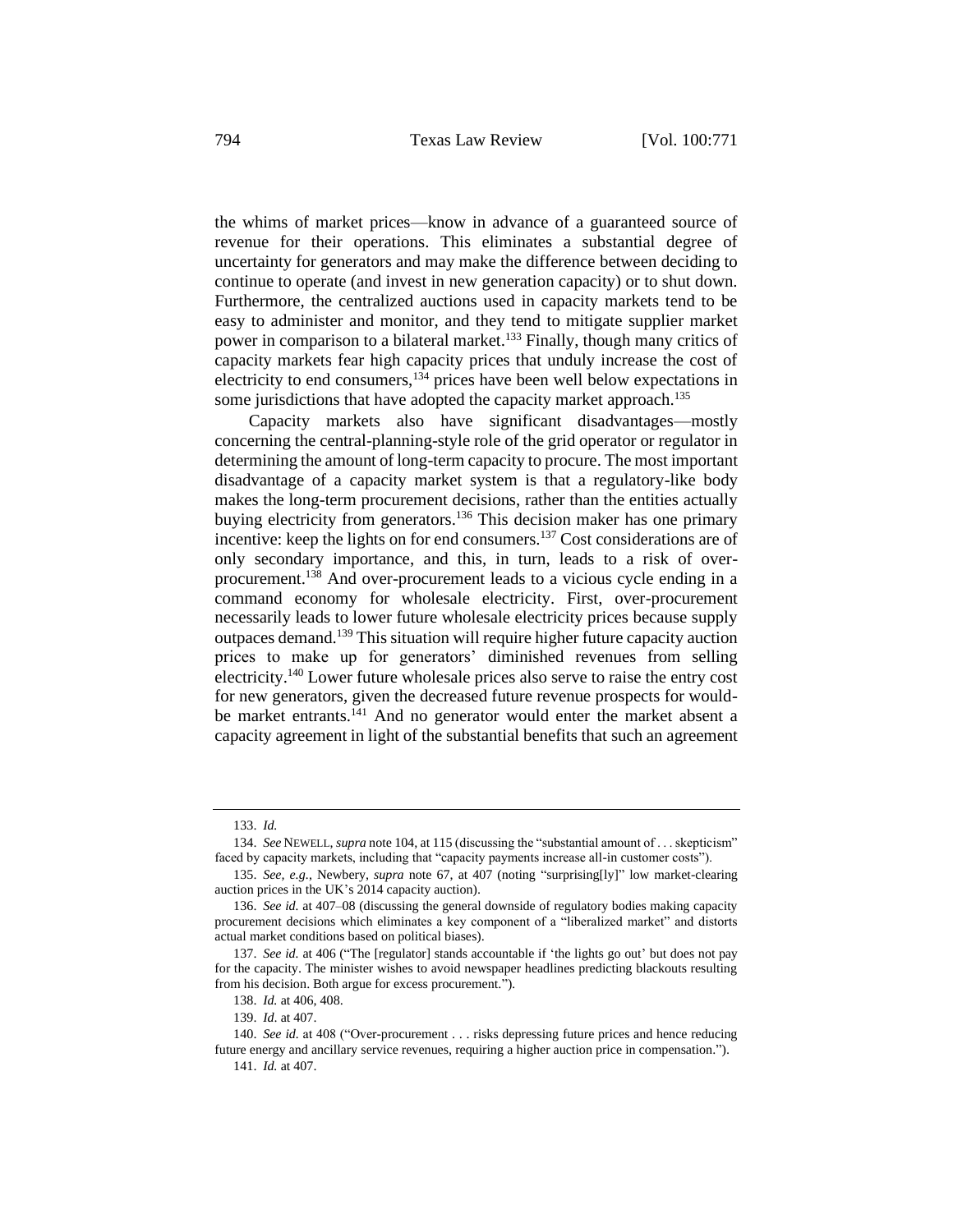gives a supplier under this system.<sup>142</sup> All this means that decisions about new generation become entirely up to the regulatory entity making the procurement decisions for the capacity auction, thereby extricating the key free-market feature that Texas sought to take advantage of in its electricity market.<sup>143</sup>

While capacity markets go a long way toward eliminating reliability issues for an electricity grid, they do so at a long-term cost that may not be worth it for Texas policymakers. On the one hand, capacity markets directly assign value to guaranteed future electricity generation.<sup>144</sup> But in doing so, capacity markets undermine the key tenet of Texas's approach to its electricity market: that customers are best served by allowing supply, demand, and resulting price levels to inform the decisions of generators and consumers, thereby enabling the most efficient allocation of resources. Adopting the pure capacity market approach would be antithetical to Texas's free-market approach to its electricity market.<sup>145</sup>

#### *D. A Market-Based Approach to Compensating Capacity*

Despite the many benefits associated with each of the approaches discussed thus far, none of them provides a complete solution to the missing money problem in Texas. The pure market (or energy-only) approach does not provide adequate compensation for generators able to guarantee generation capacity. The demand-focused approach—while promising for the future—is not currently feasible for technology reasons. And the capacity market approach has the significant weakness of tending to make the wholesale electricity market into a miniature command economy. On the other hand, each approach does have advantages that could help solve Texas's reliability problems. An ideal solution would combine the best aspects of each proposed solution in a way that minimizes their associated disadvantages.

One such solution would combine the capacity market approach's requirement that wholesale purchasers proactively secure expected future capacity needs with the pure market approach's emphasis on decentralized decision-making. Specifically, this approach would require wholesale

<sup>142.</sup> *See id.* (describing the process by which the capacity auction can swallow the real-time market, thereby making the regulatory decision of how much capacity to procure at auction the most important driver of the wholesale market).

<sup>143.</sup> *See id.* ("No company would invest in conventional generation without a capacity agreement given its large disadvantage compared to those with agreements. The amount of new plant will therefore be entirely determined by the minister, ending a key element of the liberalized market.").

<sup>144.</sup> Some would argue that this is the "missing money" that solves the "missing money" problem.

<sup>145.</sup> Absent legislative action, it may also be illegal to employ capacity markets under current Texas law. *See supra* not[e 18](#page-4-0) and accompanying text.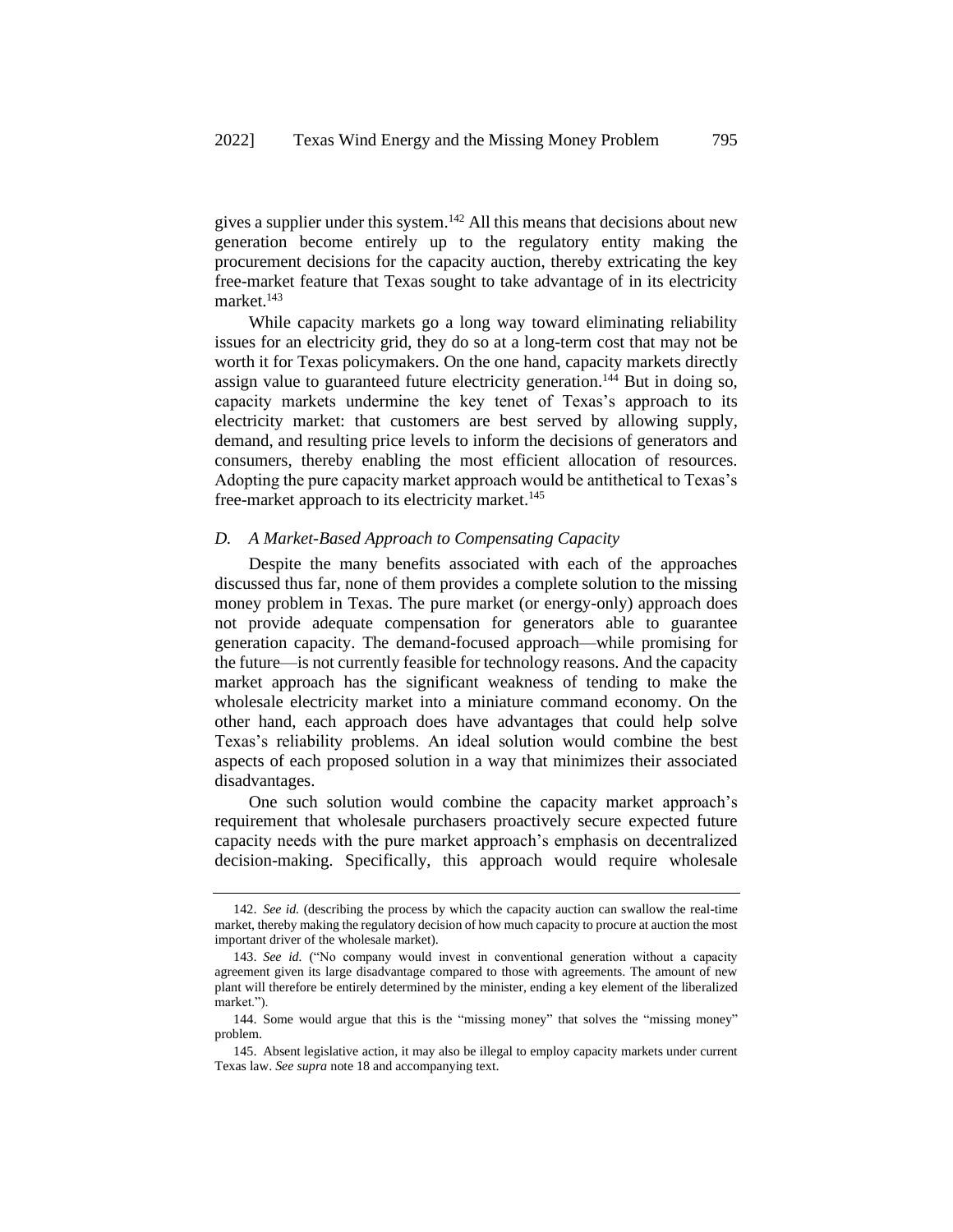purchasers to lock in commitments from producers to generate enough electricity to cover expected demand many months (or even years) in advance—with financial incentives put in place to encourage an accurate estimate of demand and generation capacity. This could be achieved by creating a market for "generation rights"—i.e., privately negotiated contracts between generators and purchasers. The agreements would take the form of a commitment from a generator to produce a set amount of electricity at a set time in the future at either (1) a negotiated price or (2) existing market prices when the generation commitment comes due.

In return for the commitment, the generator would receive cash, based on the then-prevailing market price for the generation right. Generators would also receive a guarantee that they would be able to sell their electricity into the market before any generator not a party to such a generation right agreement. This would ensure that generators that invest the capital to meet their future electricity generation commitments are allowed to sell their electricity into the market before another generator that just happens to have electricity to sell into the market on a given day (for example, a wind generator—not a party to a generation right agreement—on a windy day). On the other hand, a generator failing to meet its commitment would have to make the generation right purchaser whole at then-prevailing market prices, plus penalties imposed.

Purchasers, for their part, would be naturally incentivized to accurately estimate their expected electricity demand, because penalties would be imposed for purchasing electricity in excess of generation rights held by a purchaser (that is, for underestimating demand). In this system, there would be no need for *ex ante* regulatory oversight of purchasers' demand estimates. Instead, the presence of a penalty for purchases exceeding generation rights holdings would act as a sort of self-enforcing regulation. In this system, there is also no need for long-term prognostication of future electricity demand by a centralized grid operator. Instead, the appropriateness of wholesale purchasers' demand estimates will be determined based on what the actual demand turned out to be—a much more objective and practical measure. ERCOT, with all its technical and grid-management expertise, would serve as the administrator of the generation rights market—a kind of stock exchange for the generation rights. That is, ERCOT would serve as an independent clearinghouse for generation rights transactions, settling transactions and assessing penalties between the various counterparties based on market rules and individual contracts.

Penalties imposed under this system could be used for a variety of purposes. First, the penalties might go toward helping "innocent" generators or purchasers whose counterparties did not live up to their commitments. For example, penalties imposed on generators that did not produce enough to meet their commitments under previously sold generation rights might go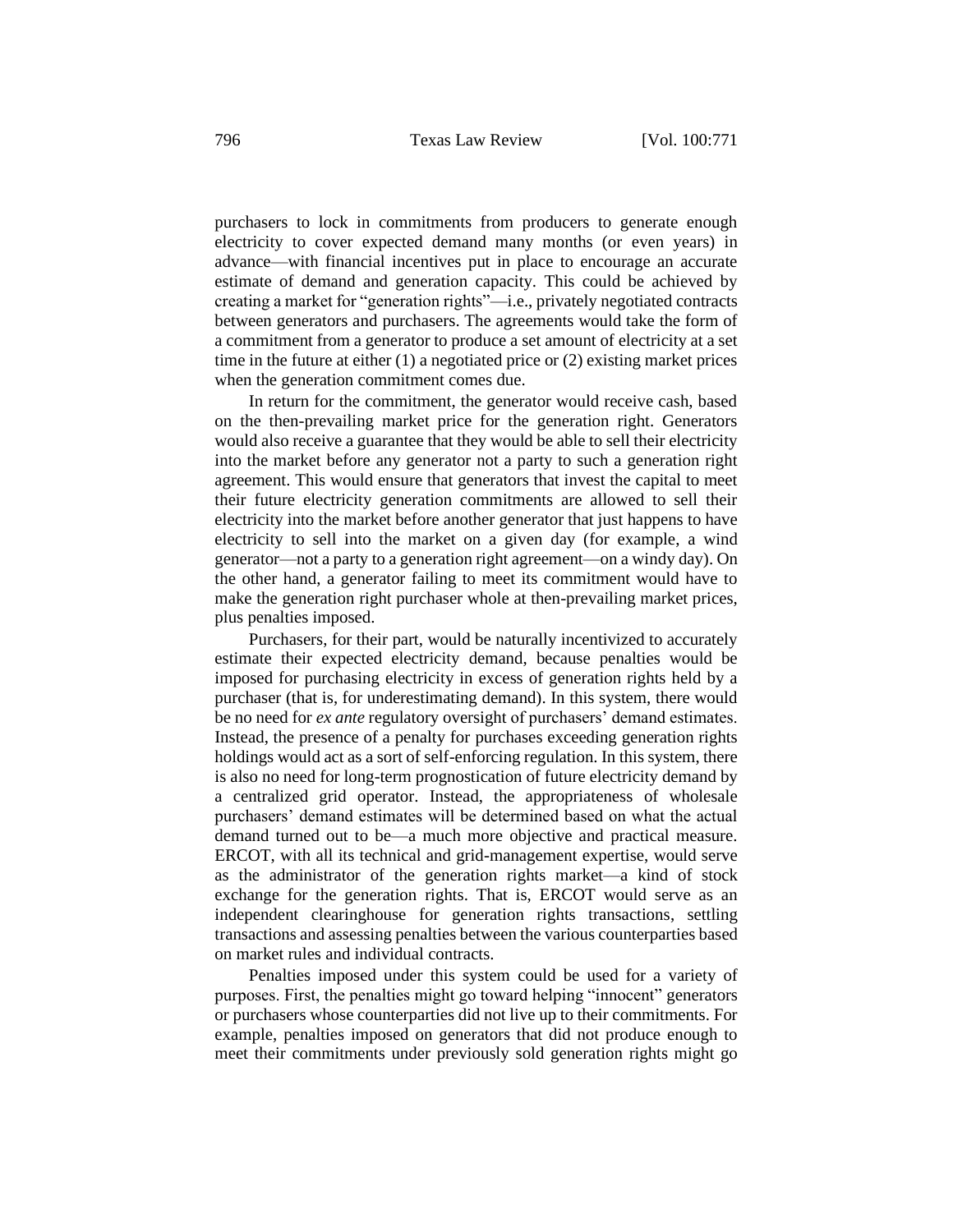toward helping electricity purchasers buy electricity on the spot market. Alternatively, penalties could go to ERCOT for use in procuring backup or "ancillary" generation or for other reliability-enhancing measures like winterization. Ultimately, lawmakers could choose between these various proposals, or they could leave it to ERCOT or the PUC's discretion. The main point of the penalties, though, is to provide the incentives to market participants that ultimately enhance the grid's reliability.

A brief illustration may be helpful in explaining the mechanics of this proposal. Assume that at time period 0, a wholesale electricity purchaser estimates that electricity demand at time periods 1–3 will be 100, 105, and 110 megawatts (MWs), respectively. As a result, the generator purchases generation rights to cover exactly this expected demand for time periods 1–3 at prevailing market prices. Now assume that actual demand for time periods 1–3 is 105, 103, and 109 MWs, respectively. This means that the purchaser underestimated demand by 5 MWs at time period 1 and overestimated demand by 2 and 1 MWs at time periods 2 and 3, respectively. These results are shown in the table below.

| Time<br>Period | Expected<br>Demand<br>(MW) | Generation<br><b>Rights Purchased</b><br>(MW) | Actual<br>Demand<br>(MW) | (Under)/Over<br><b>Estimate of Demand</b><br>(MW) |
|----------------|----------------------------|-----------------------------------------------|--------------------------|---------------------------------------------------|
|                | 100                        | 100                                           | 105                      | (5)                                               |
| 2              | 105                        | 105                                           | 103                      | 2                                                 |
| 3              | 110                        | 110                                           | 109                      |                                                   |

**Table 1: Purchaser Example**

Because of its 5 MW underestimate of demand for time period 1, the purchaser will be subject to a penalty for that time period. That is, the purchaser did not lock in enough generation rights commitments (100 MWs) to cover its actual demand (105 MWs) for time period 1. And notably, other purchasers would have priority over this purchaser who is seeking to purchase the 5 MWs for which it did not purchase generation rights in advance (subject to grid operational security). The penalty imposed on the underestimating wholesale purchaser would be calculated as follows:

Penalty = underestimate  $\times$  wholesale electricity  $\times$  (1 + penalty rate) spot price of demand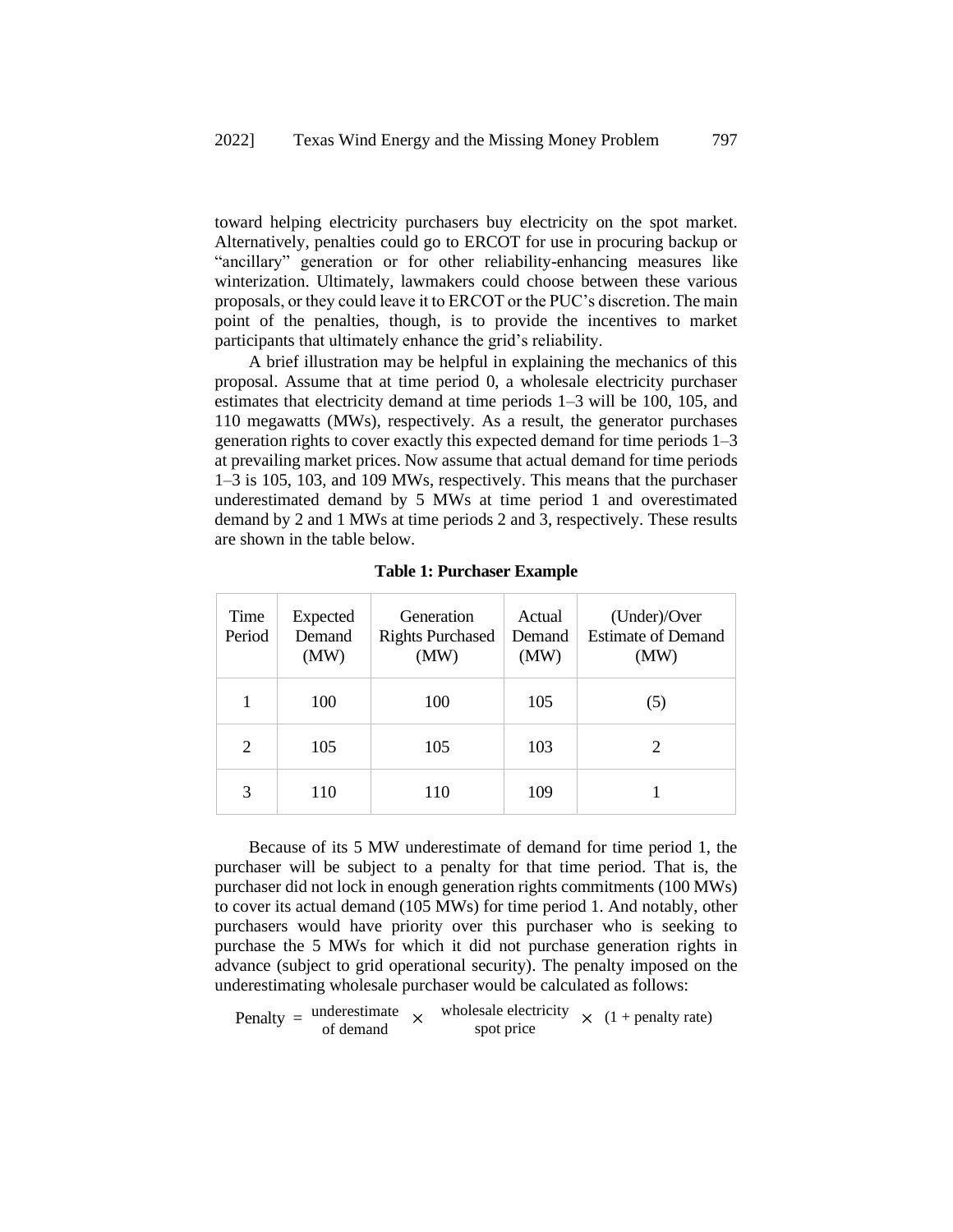Because the purchaser had sufficient generation rights to cover its actual demand for time periods 2 and 3, it would not be subject to penalties for those time periods under the proposal.

Under this arrangement, the inclination by purchasers to significantly over-procure to avoid the penalties would be at least partially negated by their own profit incentives. That is, purchasers would not want to buy significantly more electricity than needed to avoid penalties if the cost of the excess electricity exceeded the potential under-procurement penalties. This risk of over-procurement could be managed through the fine-tuning of the penalty rate imposed. And in any case, as a purchase date draws nearer, a purchaser realizing it had over-procured electricity for that day could sell its excess generation rights (including to a generator that had realized it would be unable to meet its generation commitments under generation rights it had previously sold).

Similarly, in the dynamic market contemplated in this proposal, a purchaser that realized it did not have sufficient generation rights for an upcoming date could go to the market to purchase additional generation rights for that time period. In doing so, however, the purchaser would have to pay the now-prevailing (and probably higher) market prices for these generation rights because of the little advance notice to the generator. This too would incentivize the purchaser to lock in sufficient generating capacity in advance.

But at the same time, generators with more volatile capacity like wind generators—who might be more hesitant to aggressively sell generation rights for time periods far in advance with no long-range forecast of wind speeds—could step in and sell additional generation rights on short notice, with the added security of high wind speeds in the short-term forecast. Thus, this proposal would incentivize purchasers to lock in enough generation capacity to meet their expected demand far in advance but would also allow non-traditional generators like wind and solar generators to be available to step in on short notice and sell their excess capacity—perhaps even at premium prices. In this way, the market for generation rights effectively forces the demand and supply side of the markets to secure sufficient generation in advance. And in the long-term, it discourages market participants from assuming a given day will be windy (with the incremental wind generation capacity that comes with a windy day), while also providing wind generators a way to capture the excess generating capacity of a windy day in the short-term market for generation rights.

Next consider the generation side of the preceding example. At time period 0, a generator believes it can realistically generate 100, 105, and 110 MWs at time periods 1, 2, and 3, respectively. It therefore sells generation rights equal to its expected output at these time periods at prevailing market prices. This guaranteed cash helps the generator invest in its generation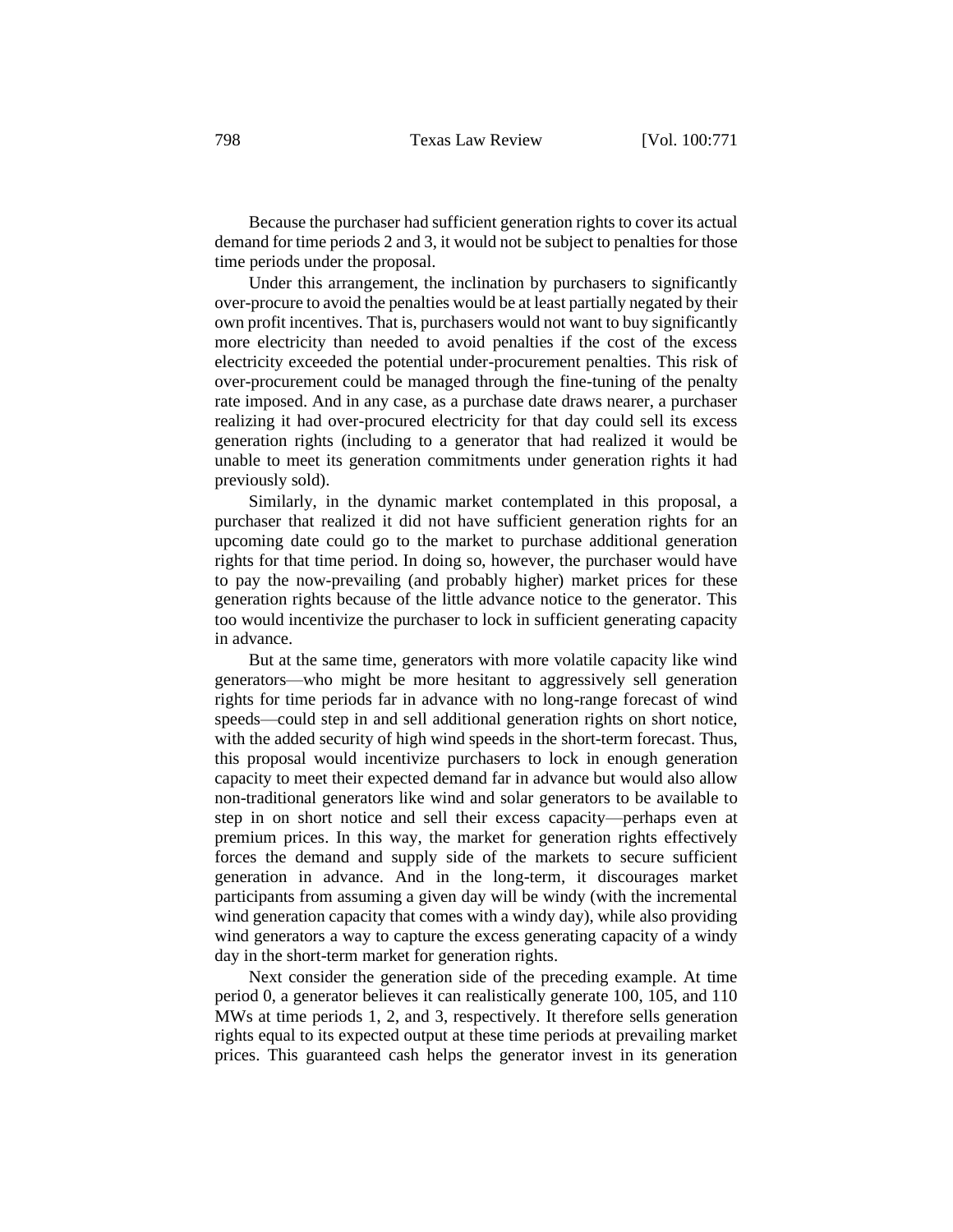facilities to ensure it can live up to its future generation commitments. Importantly, it also reduces the uncertainty of its future revenue stream, since it has locked in a commitment to sell a given amount of electricity in the future. This reduction in uncertainty also promotes long-term investment in generating capacity. At time periods 1–3, the generator actually generates 100, 99, and 115 MWs at time periods 1, 2, and 3, respectively. This means that the generator produced enough electricity at time periods 1 and 3 to meet its commitments under the generation rights it previously sold. But at time period 2, the generator fell short of its prior commitments and would be subject to a penalty imposed by the grid operator. These results are shown in the following table:

| Time<br>Period              | Generation<br><b>Rights Sold</b><br>(MW) | Electricity<br>Generated<br>(MW) | (Under)/Over<br>Generation<br>(MW) |
|-----------------------------|------------------------------------------|----------------------------------|------------------------------------|
|                             | 100                                      | 100                              |                                    |
| $\mathcal{D}_{\mathcal{L}}$ | 105                                      | 99                               | (6)                                |
| 3                           | 110                                      | 115                              |                                    |

**Table 2: Generation Example**

In the mirror image to the wholesale purchaser, the generator will be subject to a penalty when it produces less electricity than it had previously committed to generate through its sale of generation rights. Specifically, at time period 2, the generator in this example would be subject to a penalty for the difference between its actual generation (99 MWs) and the electricity it committed to generate by selling generation rights (105). This penalty would be calculated as follows:

Penalty = generation 
$$
\times
$$
 whose  
side electricity  $\times$  (1 + penalty rate) spot price

Conversely, for time periods 1 and 3, the generator would not be subject to a penalty because it generated at least as much electricity as it had previously committed to produce through its sale of generation rights. For these time periods, the generator could attempt to sell additional generation rights in the days preceding time periods 1 and 3 if it knew of its excess capacity. As discussed above, this is a feature of the dynamic market under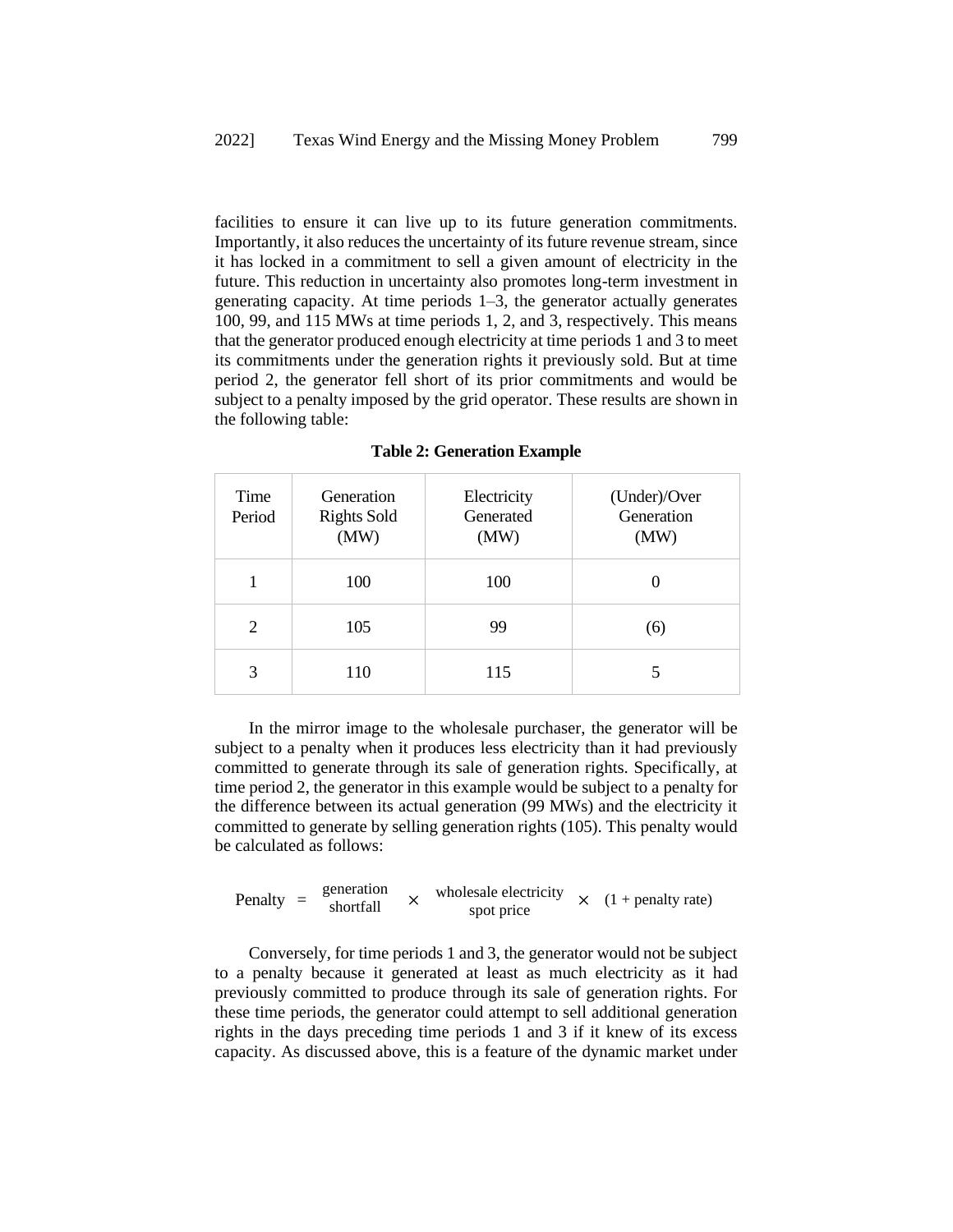the proposal—as opposed to a capacity market that does not allow for additional capacity transactions after the capacity auction has concluded (months or years in advance).

Alternatively, the generator could sell the excess capacity into the spot market at time periods 1 and 3 at prevailing spot prices (without having previously sold generation rights). Similar to wholesale purchasers, though, a generator transacting in the spot market without a corresponding generation right would be prioritized below a generator selling under a corresponding generation right. That is, a generator selling without a corresponding generation right would only be able to sell into the market after transactions executed under a generation right had cleared the market (again, subject to grid security considerations). ERCOT would make rules about this aspect of the market and would oversee its execution in practice.

Like wholesale purchasers, generators can avoid the imposition of penalties by taking proactive measures. Specifically, if a generator suspects that it will not be able to meet its electricity production commitments prior to the relevant time periods, the dynamic market considered by the proposal would allow the generator to attempt to transfer its generation rights to another generator—or buy generation rights held by a purchaser—at prevailing market prices. As discussed above in the context of the wholesale purchaser, prices for generation rights closer to their "maturity date" would likely be much higher, resulting in a financial loss to the generator seeking to transfer generation rights that it cannot expect to honor. But in doing so, the generator can avoid the penalties imposed on generators that do not produce enough electricity to meet the commitments resulting from the generation rights they sold. In this way, the proposed system enables market participants to self-correct. And by engaging in this proactive self-correction, the proposal helps avoid the kinds of short-term supply and demand shocks that result in price spikes and blackouts for consumers. This is because suppliers and wholesale purchasers would be continuously monitoring whether their prior estimates align with current market conditions and retail demand—making proactive adjustments to account for any unforeseen developments. By doing so, they both avoid financial penalties and efficiently maintain the reliability of the grid.

As the example shows, the proposal as applied to generators would: (1) provide the guaranteed cash necessary to invest in electricity generation infrastructure needed for the future, (2) incentivize generators to commit to produce only what they could reasonably expect to generate for a given time period, (3) provide flexibility to generators to sell excess capacity in the near term, and (4) incentivize generators and wholesale purchasers to be proactive in adjusting to changing market conditions to avoid financial penalties and thereby help ensure grid reliability.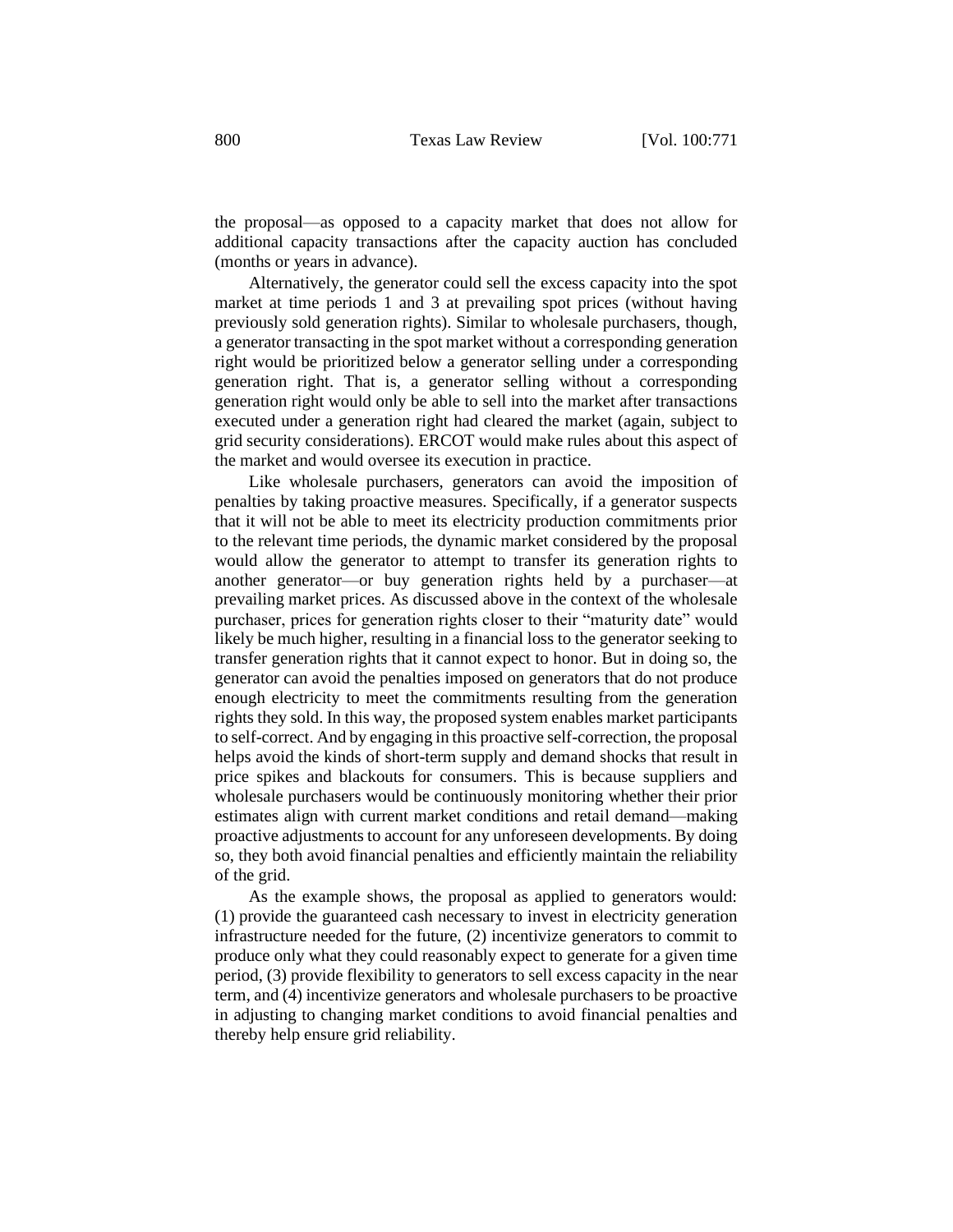This proposed system would also give non-wind generators the longerterm view needed to justify substantial capital outlays necessary to ensure the grid's long-term reliability. This long-term view would incentivize the kinds of winterization improvements that must be mandated by the legislature in the current system in response to Winter Storm Uri. This is because generators would seek to avoid the penalties imposed for failing to meet their future generation commitments (including for weather-related reasons) under the generation-rights system. The proposed system would also allocate value to the reliability aspect of electricity generation—a real and valuable asset. This value would be assigned by the forces of supply and demand in the market and would retain the traditional informational role of prices that is lacking in the capacity market model.

Importantly, this approach aims to solve the missing money problem in a way that leaves the decision of how much electricity to procure to entities with skin in the game rather than a regulatory body whose chief incentive is to keep the lights on<sup>146</sup>: Reliability is important, but the grid design should not facilitate waste at the expense of everyday consumers. Furthermore, this solution would introduce accountability into the system that would help reduce the risk that the market is materially affected by variations in wind patterns. While wind generators—like every other generator—would be able to sell generation rights, they would be incentivized to only commit to what they could reliably produce in light of the inherent variability in wind speeds (both seasonal and daily). On the other hand, as discussed above, the dynamic shorter-term market offered by the proposed system would give nontraditional generators the flexibility to sell their excess capacity and to step in and fill short-term supply gaps.

Critics of the system might argue that it puts wind generators at a significant disadvantage because of their inability to reliably forecast wind speeds on a long-term basis—thus making their participation in the sale of long-range generation rights risky. But wind generators still have many advantages in the proposed system—notably their near-zero marginal cost of production and the government subsidies available for renewable generation. The goal of the system is not to stifle renewable energy generation. Instead, the proposal seeks to maximize the low-cost and sustainable characteristics of wind energy without sacrificing the reliability of the grid—something that everyday Americans depend on.

Of course, this approach is not without its challenges. It is an untested method; the author knows of no grid to have employed this approach.<sup>147</sup>

<sup>146.</sup> *See supra* not[e 137](#page-23-0) and accompanying text.

<sup>147.</sup> While California requires wholesale electricity purchasers to contract forward for generation capacity adequate to meet estimated demand, Joskow, *supra* not[e 86,](#page-15-2) at 298, there is no organized market—and certainly none with the characteristics of the proposed market for generation rights presented here.